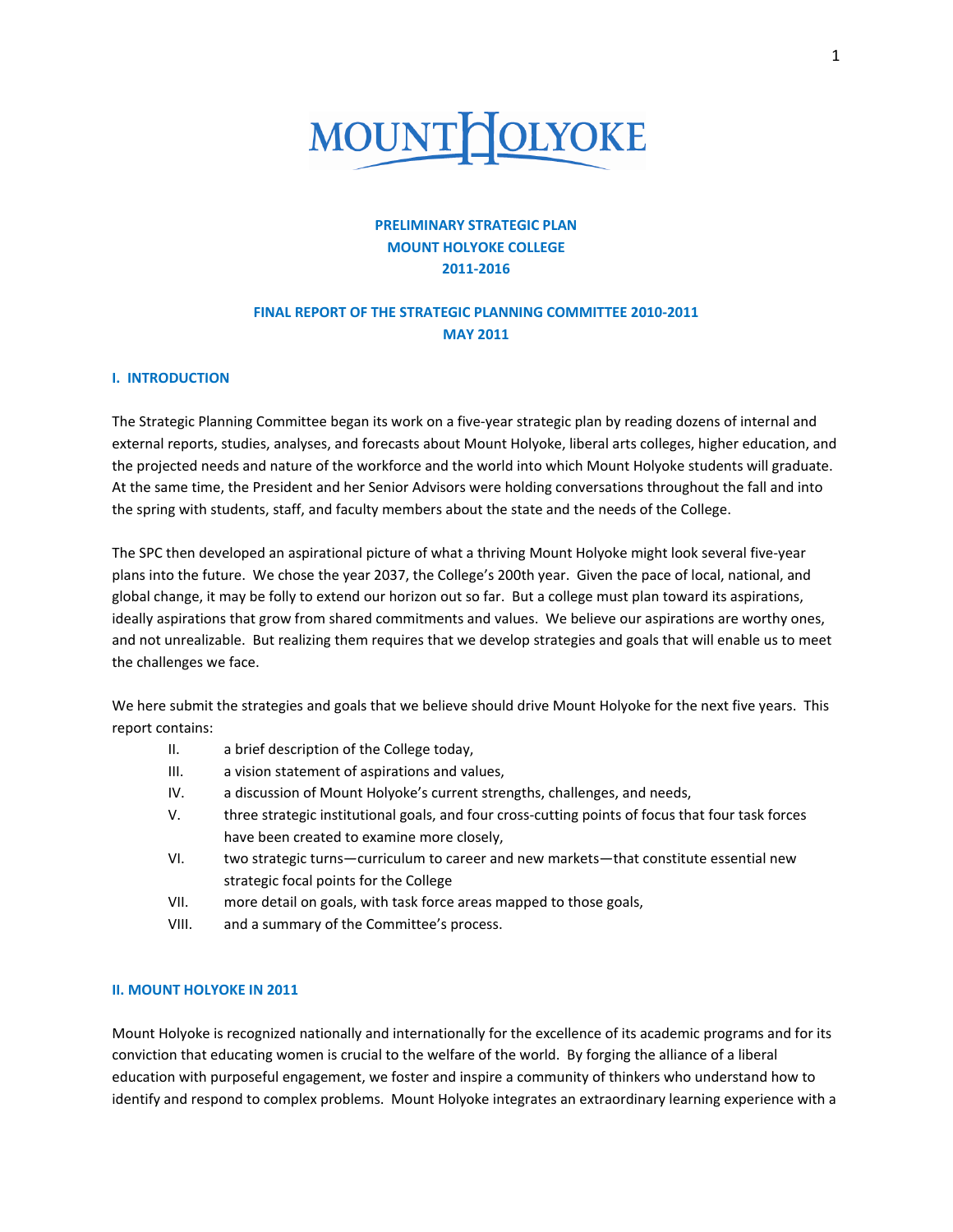dynamic co‐curricular environment and a distinctively inclusive community of faculty, students, and staff. This integration endures beyond the College gates and prepares students for leadership and success in all aspects of their lives.

The College's current mission statement, adopted in 1997 as part of the *Plan for Mount Holyoke 2003* and altered slightly in 2003 as part of the *Plan for Mount Holyoke 2010*, needs revision to align it with the description of Mount Holyoke 2011 above, with a new strategic plan, and with the expectations of external as well as internal constituencies. The President is working with her officers to develop a draft for submission to the planning committee and the wider community.

### **III. ASPIRATIONS AND VALUES**

Mount Holyoke College will be recognized and ranked as a top institution of higher education for academically high-achieving students, and will be known within and outside academe for the excellence of its programs and the quality of its graduates. The College will forge new alliances locally (especially in the Five Colleges), nationally, and globally, building and participating in new networks for educational enrichment and occupational opportunity. Mount Holyoke's graduates will be sought after by the finest graduate and professional schools throughout the world, will be highly valued by employers, and will achieve significant levels of responsibility and leadership in their fields.

Mount Holyoke College will be ranked among the best of its peer institutions based on its challenging and rigorous curricula, the quality of student‐faculty interaction in and outside the classroom, the professional reputation and achievement of its faculty as both researchers and teachers, the importance of the on‐campus experience in undergraduate life, and the institution's abiding commitment to women‐centered education. Mount Holyoke's undergraduate curriculum will retain the central place of the arts and science disciplines and cross‐disciplinary inquiry, preparing students for the complex challenges of the world they will inhabit. The College will forge robust linkages between students' academic experience and careers, opening new pathways for professional preparation. Educational programs and delivery methods will be expanded while retaining the values and integrity of a liberal education.

Mount Holyoke will attract a large pool of qualified applicants, and from this pool will enroll a class that is academically strong, intellectually curious, artistically talented, and athletically competitive. The resulting community will be at once socially and culturally aware and bound together through a common and transformative educational experience. Mount Holyoke will strive to make its education accessible to all its students through a balanced and affordable program of financial aid. The College will be recognized and ranked as one of the best institutions for women in the world, producing graduates who are leaders in their chosen fields, and who share their talents and wisdom both with the College and with one another throughout their lives.

Mount Holyoke will be a broadly diverse and inclusive community that values collaboration, respect, collegiality, openness, and engagement.

Through sound investment practices, growth in alumnae giving both in dollars and in participation rates, growth in other gifts and grants, increased tuition revenue, reduced discount rate, and revenue from complementary programs, Mount Holyoke will achieve revenue streams sufficient to fund its institutional aspirations for excellence and will continue to build its endowment significantly. Enrolled students will generate sufficient net tuition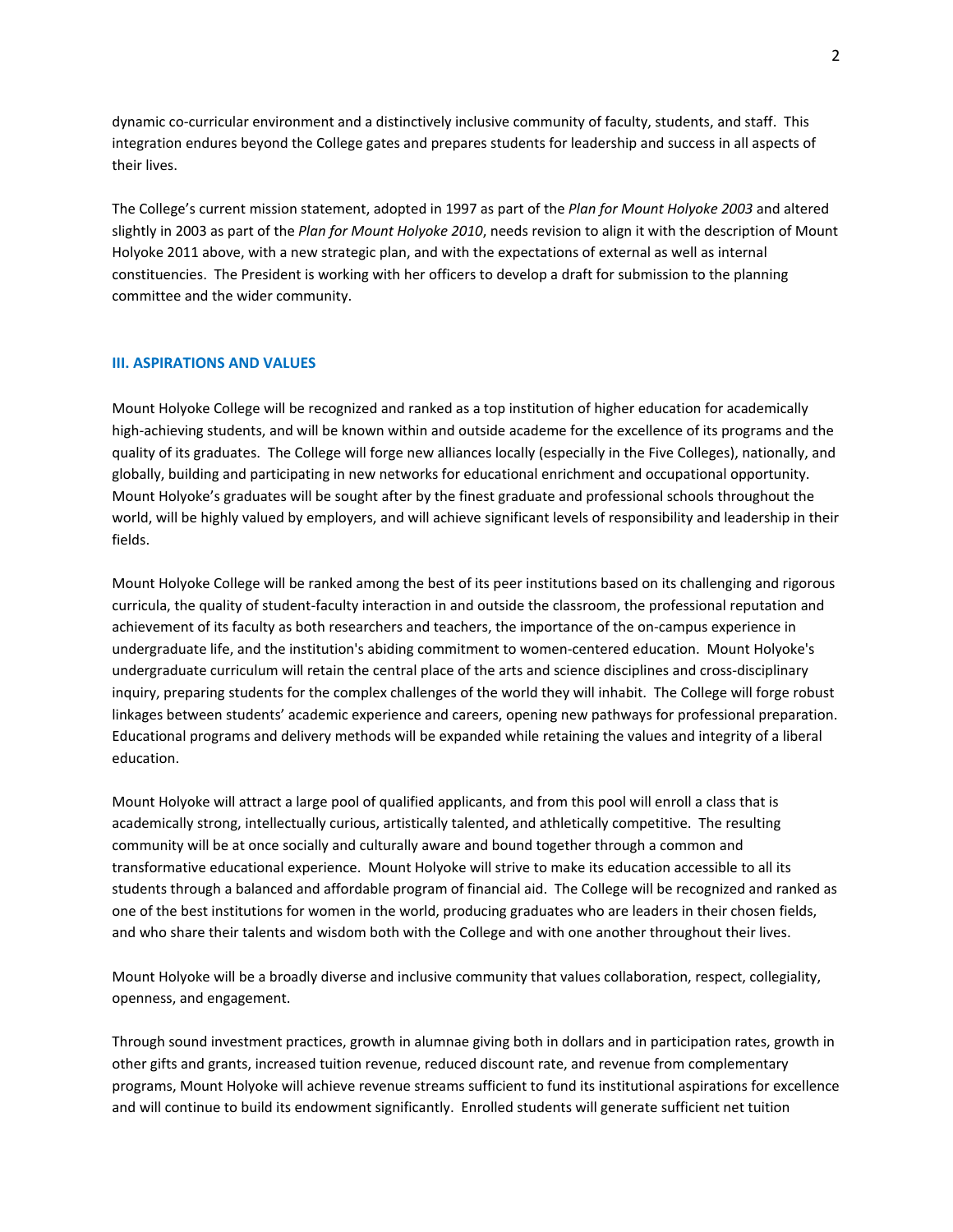revenue to support the College's operations at a sustainable level. Institutional prosperity will fund improvements in campus appearance and functionality, keeping Mount Holyoke one of the most beautiful college campuses in the United States. The campus will also be physically and technologically forward‐looking, with modernized facilities to support its programs, and environmental stewardship fully integrated into the physical, curricular, and co-curricular life of the College. Mount Holyoke will be marked by agility, innovation, fiscal responsibility, effective and efficient processes, good management practices, and high morale.

### **IV. STRENGTHS, CHALLENGES, AND NEEDS**

#### **STRENGTHS**

Established in 1837, Mount Holyoke is the world's longest‐standing institution of higher education for women. Our founder Mary Lyon argued that educating women was necessary for what she called "the great work of renovating the world." From its beginning, Mount Holyoke has been dedicated to the complementary goals of academic excellence and purposeful engagement. Liberal arts education here has always been more than intellectual inquiry for its own sake, though it is thoroughly that as well. There has always been a pull toward employing education for some larger purpose.

The hallmarks of the Mount Holyoke curriculum include innovative courses, programs, and pedagogy anchored within a traditionally structured set of requirements; a commitment to student learning made manifest in close student-faculty connections at all levels and particularly in the College's culture of student and faculty research; our historic strength in the sciences and humanities and our more recently developed strength in the social sciences and in interdisciplinary fields; a curriculum in conversation with the world beyond our gates, beyond our locus in New England, and beyond the United States; the respect of faculty for students' work and students' choices; and a historic but continually updated understanding that we are educating students to engage the world with intention and with purpose.

We have also long aspired to educate the whole student, to view students' education developmentally, and to connect the curricular and the co-curricular. These goals are embodied in our focus on finding educational opportunity in every corner of students' lives, and particularly in a focus on creating dialogue in which students must not only form and articulate their views, but also take account of the perspectives of others.

The Mount Holyoke faculty is diverse in every way, productive beyond the standards of many first‐rate liberal arts colleges, and—above all—very good at teaching. Students are talented, bright, high-achieving, dedicated to their academic and co‐curricular work and to one another, and notably diverse. Students of color and international students make up a larger percentage of the student body than at peer colleges, and the socioeconomic diversity of Mount Holyoke students is notable and long‐standing. Members of the staff are capable and dedicated partners with faculty and students in the educational enterprise and the many functions that support it. The community is rounded out by a worldwide network of some thirty‐five thousand alumnae, living and loyal embodiments of a Mount Holyoke education. Alumnae actively volunteer to support the College in recruitment, retention, mentoring, internships, and fundraising for student scholarships as well as annual and campaign funds. The College's educational offerings, co‐curricular life, and support functions are much enriched, and rightly becoming even more so, by membership in the Five College Consortium.

The College's strengths are many, and have been catalogued in recent years both by external review (our 2007 reaccreditation) and by internal self‐study. On virtually every list are the clarity and salience of Mount Holyoke's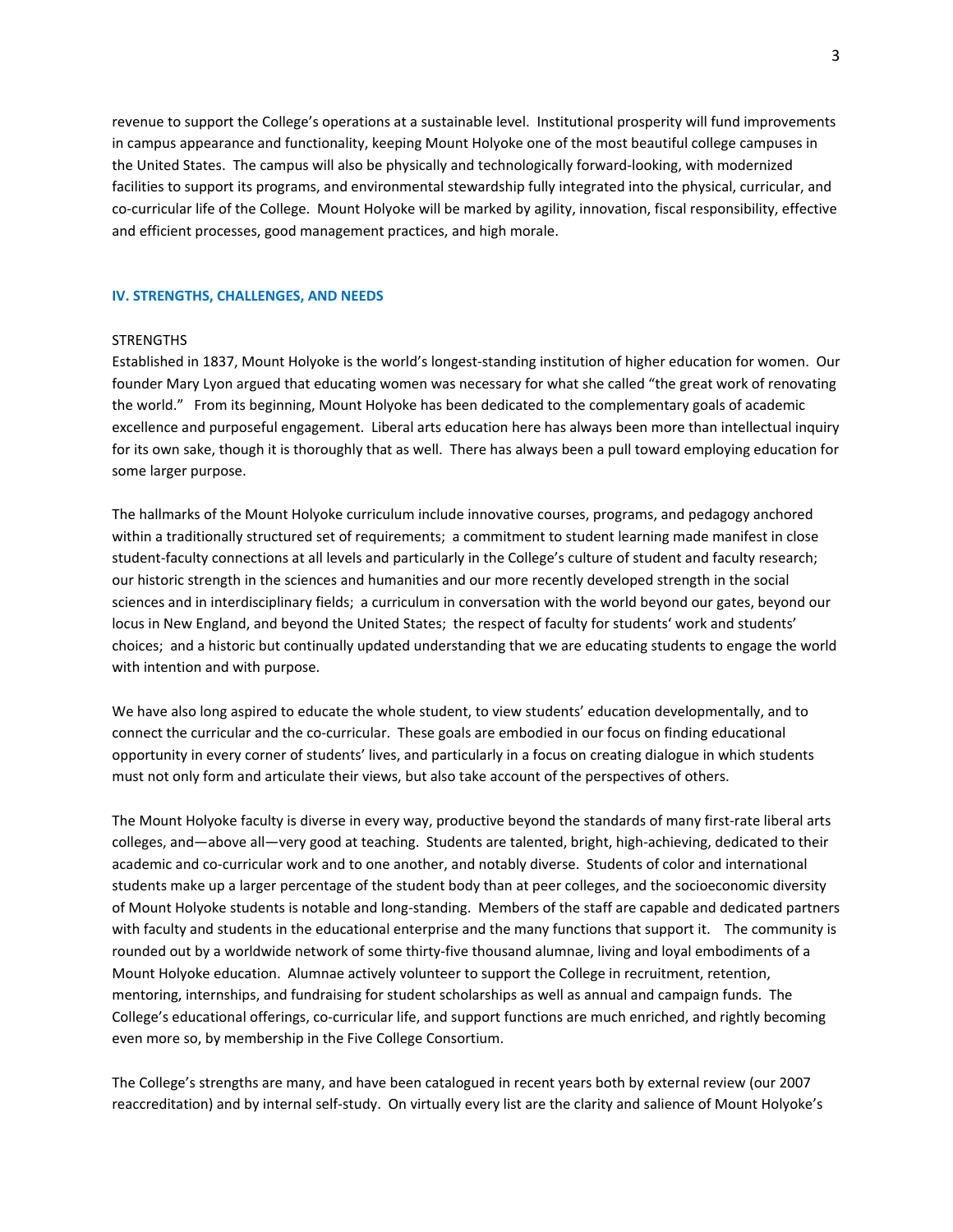mission; the centrality of academic excellence in that mission and in our daily lives; an exceptional faculty; a rich set of academic programs and course offerings; the diversity and internationalism of the student body, faculty, and curriculum; a talented and productive staff; committed and generous alumnae; a strikingly beautiful campus; an ethos of collaboration and cooperation; and a tradition of service to all sectors of society across the U.S. and around the world.

### CHALLENGES AND NEEDS

The College's challenges may be fewer in number than its many strengths, but they are compelling and increasingly urgent. The most pressing ones fall into four large categories, with considerable overlap. One set of challenges stems from trends in higher education generally, in liberal arts education more specifically, and in Mount Holyoke's academic experience particularly. Central to that experience is an extraordinarily intense and often highly personalized faculty‐student interaction. Another set of challenges are financial ones stemming from Mount Holyoke's particular set of expense and revenue drivers, as well as larger questions about the future of the financial model upon which the small residential liberal arts college has long rested. There is a third challenge of explaining, to the kinds of students we hope to attract and to their families, exactly what it is that Mount Holyoke distinctively offers, and what difference a Mount Holyoke education makes. We need to become more compelling in the marketplace. This requires more than sharpening our communication about what we have to offer. It will require some enhancements and modifications to what we do. Finally, there are challenges of community and culture. We must ensure that the pressures on staff and faculty to do ever more with ever the same, or less, do not erode the bonds of mutual respect, trust, confidence, and pride that enable us to continue our remarkable work.

In sum, we are increasingly pressed to find new ways of attracting excellent students, doing more with fewer resources (instructional, financial, human) than our peers, and fostering connections for our students among their academic, co-curricular, and experiential realms of learning. This last—connecting—has long been the heart of our educational enterprise, and may be a beacon to the future.

#### *Educational Challenges*

Among the trends affecting all of higher education—and already affecting Mount Holyoke directly and significantly—are students' increasing need for financial aid, a challenging and competitive fundraising environment, slower endowment growth, an unsustainable tuition model, the challenges of living up to the promise of access, the growing gap between wealthy and less wealthy institutions, changing populations of students including life‐long learners, changing delivery methods including online modes, concerns that liberal arts education is not relevant—or not perceived to be relevant—to the real needs of students, the challenge of updating a traditional curriculum, the need to adapt to constant change in technology, and an increasingly competitive higher education market both nationally and globally.

Mount Holyoke's academic program has great strengths, but some conditions warrant attention. Although the student-faculty ratio is 9 to 1, the ratio of students to present-and-teaching faculty members is slightly higher than 10 to 1. Moreover, the number of continuing faculty (defined as tenured, tenure-track, and lecturers) is 179, which has dropped from 188 in the mid 1990s (and higher in the late 1980s) while the number of students has crept up to its current 2345. Work that faculty do to mentor and advise students on an individual level differentiates the experience we offer from the experience generally offered by universities. However, this kind of teaching, together with producing scholarly work and performing administrative duties, leaves the current faculty stretched. We currently offer 49 majors, and many certificates and minors, all in the liberal arts. We are also increasingly supporting the development of mechanisms, like the Nexus program and many distinctive activities in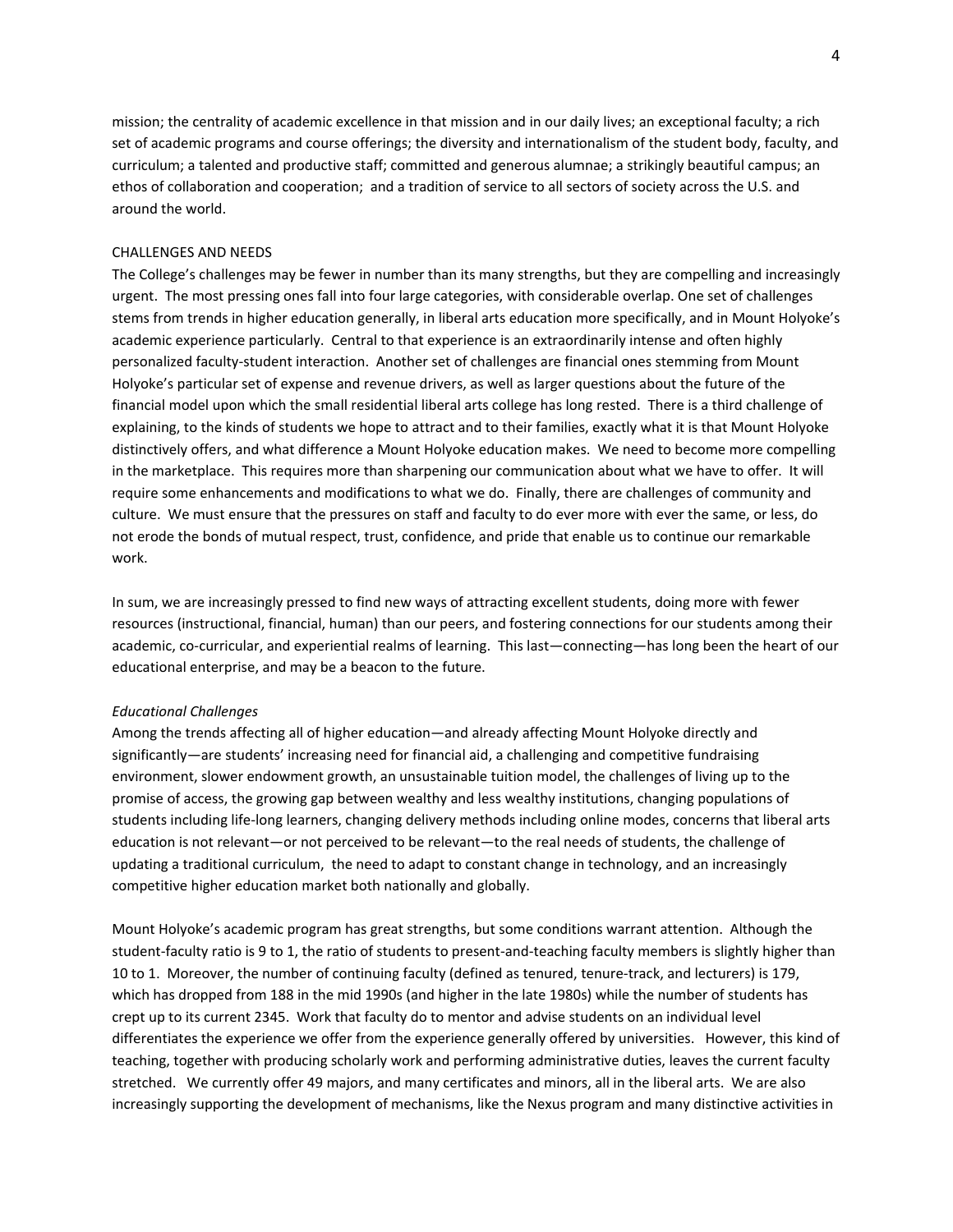the College's three centers, which allow students to link their academic experience with their lives after Mount Holyoke. We need to find ways to make what we do sustainable, either by increasing the number of continuing faculty or by distributing work differently or both. Mount Holyoke's sabbatical policy, which includes a fully paid pre-tenure sabbatical, supports scholarly and creative work. But faculty need help with identifying funding sources for research and with post-award processes. The College lacks a vigorous program for supporting teaching and the implementation of new pedagogies. There are real questions about whether the teacher/scholar model can withstand the increasing amounts of administration and management that the College asks of its continuing faculty, and we need to find ways to help faculty and academic staff work more efficiently and focus on high impact practices.

#### *Financial Challenges*

An array of financial factors, some external and some internal, are affecting Mount Holyoke's present and its foreseeable future. On the external front, the recent economic downturn was severe and the recovery looks to be a slow, multi-year process. The still-high unemployment rate and the difficult environment for housing prices and mortgage defaults are both expected to continue for some time, putting pressure on family assets and incomes. Projections for annual endowment returns for the intermediate term are in the range of 6% to 8%, lower than previous returns and assumptions of returns. Gifts to higher education are declining nation-wide (by 11.9% for 2009), as a result of both the economic downturn and the proliferation of non-profit organizations which provide alternative opportunities for charitable giving. The fixed costs of higher education, particularly competition for highly qualified faculty and staff and ballooning benefits costs, are outpacing revenue growth. The use of tax‐ exempt debt by colleges and universities to fund campus improvements has increased substantially in the past twenty years. In particular, the recent growth of variable rate debt (69% of institutions as of 2008) exposes institutions to the risk of additional costs as interest rates rise or the market for tax‐exempt debt softens in the wake of the financial problems facing many states and municipalities. And as tuitions at selective private colleges and universities continue to increase, an ever smaller percentage of college students are able to pay those tuitions without financial assistance.

Every hard look at Mount Holyoke's situation in the last few years, including this look, has come to the conclusion that the College's current financial model is unsustainable. That this is also true for a host of other colleges does not make it any less pressing. Barring a change in the financial model, Mount Holyoke projects a structural deficit of approximately \$5 million annually. If we wish to maintain key components of our historic and present mission, including a very fine faculty and an economically diverse student body, the College must develop a framework for financial and institutional equilibrium. Mount Holyoke is competitive with peers in terms of giving, and the generosity of alumnae has played a major role in the success of Mount Holyoke in recent years. But gift revenues are not a large enough percentage of the operating budget (about 12%, including the annual fund at 8% and another 4% for specific operating budget purposes) nor are they growing at sufficient rates to have a material impact on the basic financial structure. Endowment performance has been strong over time, but the College is under‐endowed compared with its closest competitors. Expense budgets have been constrained for a number of years, resulting in departments that are struggling to support the programs and services that the College requires to remain in its current position as a selective liberal arts college. Balancing the operating budget in coming years will require either significant new sources of revenue or a significant reduction in the programs and services the College offers. Or both.

The College has made major improvements in its physical and technological assets over the past twenty years, averaging \$ 7‐11 million annually. However, after increasing enrollment by 400 students since 1998, the current size of the student body is beginning to exceed the ability of the campus to support it, despite new and expanded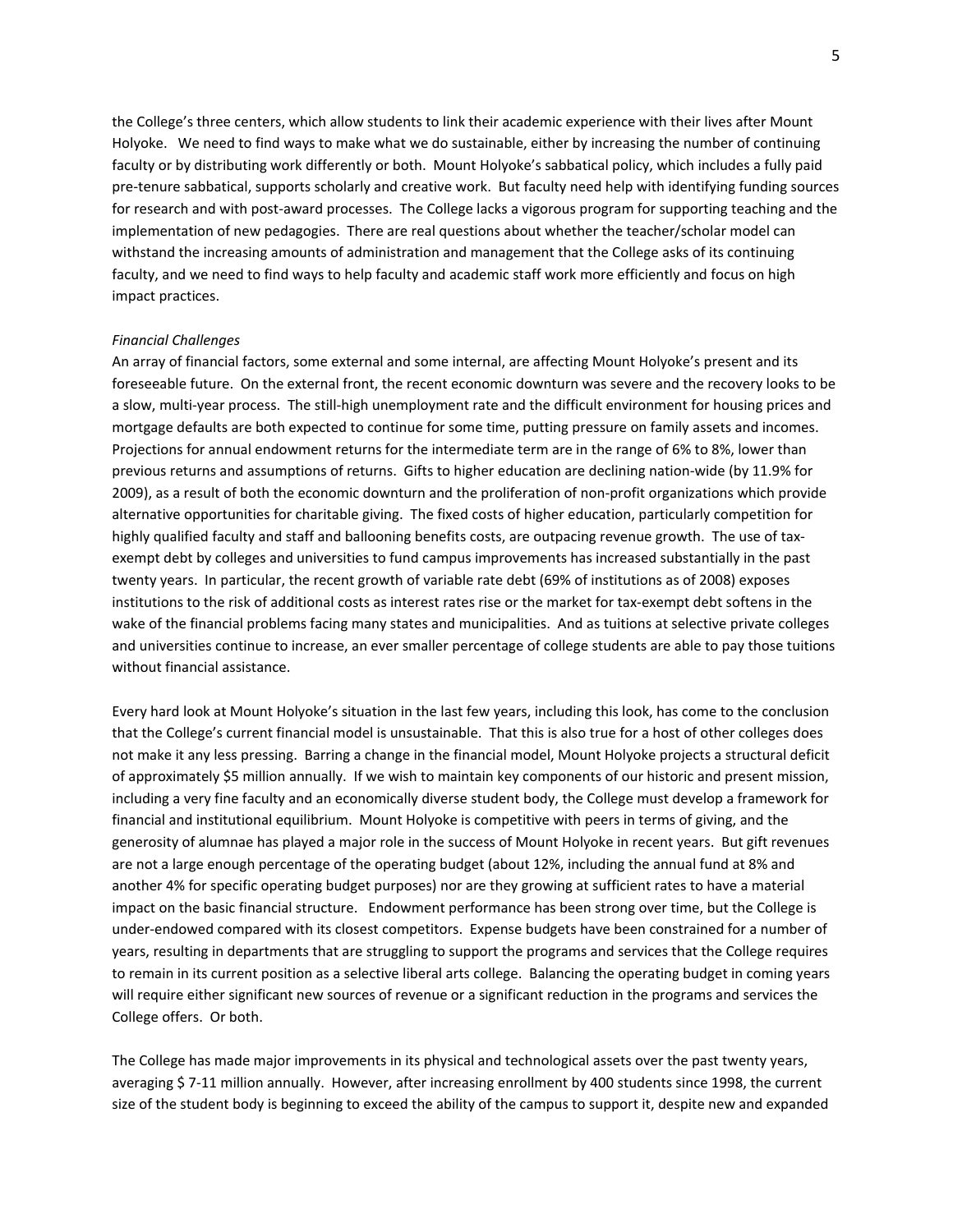facilities. The residence halls are full and the kitchens and dining rooms are overextended. Classroom and office space is tight. Mount Holyoke has a reasonable level of debt which is used for improvements to campus facilities and equipment. Additional debt capacity exists, but it must be used judiciously and balanced with additional funding from gifts and from the operating budget.

### *Enrollment Challenges*

The third set of challenges, after challenges to higher education as a sector and the challenges of the financial model, are challenges of the marketplace. In 2010 Mount Holyoke received a record number of applications (3359). Applications are up 48.7 percent since 2004, with particular growth in the international pool. The enrolling class was quite strong with 38 percent ranked in the top 5 percent of their class (the highest since at least 2000). Mean SAT scores were 1297, higher than in 2000, but somewhat lower than the past couple of years. (In 2007, they were 1323.) Yield has consistently fallen over the past few years. The diversity of the entering class remains high compared with peer schools, with 26 percent of the class identifying as students of color and 25.5 percent international. Since reaching a high in 2008, domestic applications have declined 3 percent, due in part to unfavorable demographics. The number of high school graduates in New England has been declining and will continue to decline at least through 2018. This is the region that in the past has supplied 35 percent of Mount Holyoke's domestic applicants. High school graduates in the South will increase over 16 percent by 2018, though at present this region supplies only 15 percent of the College's domestic applicants.

While the number of applications has risen, student ability to pay has declined. In the past year, more students (69%) received need‐based aid. Correspondingly, over the past two years, the average revenue per student declined. From 2001 to 2008, net student charges rose by 53% overall and by 42% per student. However, in the past two years, net student revenue has reached a plateau, increasing modestly only because of an increased number of students attending the College. The budget for FY2012 (2011‐2012) projects a decline in net student charges resulting from the continued pressure of financial aid. Mount Holyoke has used need‐sensitive admissions, merit aid, and aid targeted toward high‐ability‐to‐pay admits with some success in managing net tuition revenue, but the College will need to explore new models of financial aid leveraging. We must do this without losing sight of our historic and present commitment to access, to diversity, and to a broadly national and international student body.

Mount Holyoke continues to hold a strong academic reputation among liberal arts colleges. *US News and World Report* has consistently ranked the College's academic reputation in the top 20 of national liberal arts colleges since 1999. Our overall *US News* ranking, however, is somewhat lower (top 30), due to lower ratings in some other sub-categories. For example, our rank of 45 in Faculty Resources accounts for a fifth of our overall ranking; our rank of 45 in Graduation and Retention accounts for over a quarter of our overall ranking. On some key measures in other ranking systems, however, Mount Holyoke outperforms many of its peers. The reputation of the faculty, who receive numerous grants and publish prolifically, is strong. And perhaps as one of the best endorsements of the very essence of the product we offer, in 2010 *The Princeton Review* ranked Mount Holyoke number 1 in having the best classroom experience.

Nonetheless, the Mount Holyoke which current students, faculty, staff, and alumnae describe is in some ways markedly different from the perception of the College in the marketplace where students and parents shop for colleges. The reasons for this difference are many and complex. Data from the Admitted Student Questionnaire (ASQ) tell us much about how the pool of accepted applicants rates Mount Holyoke on a variety of measures relative to peer institutions, including academic reputation, location, special academic programs, merit scholarships, extracurricular opportunities, and preparation for career. Mount Holyoke does better than peers on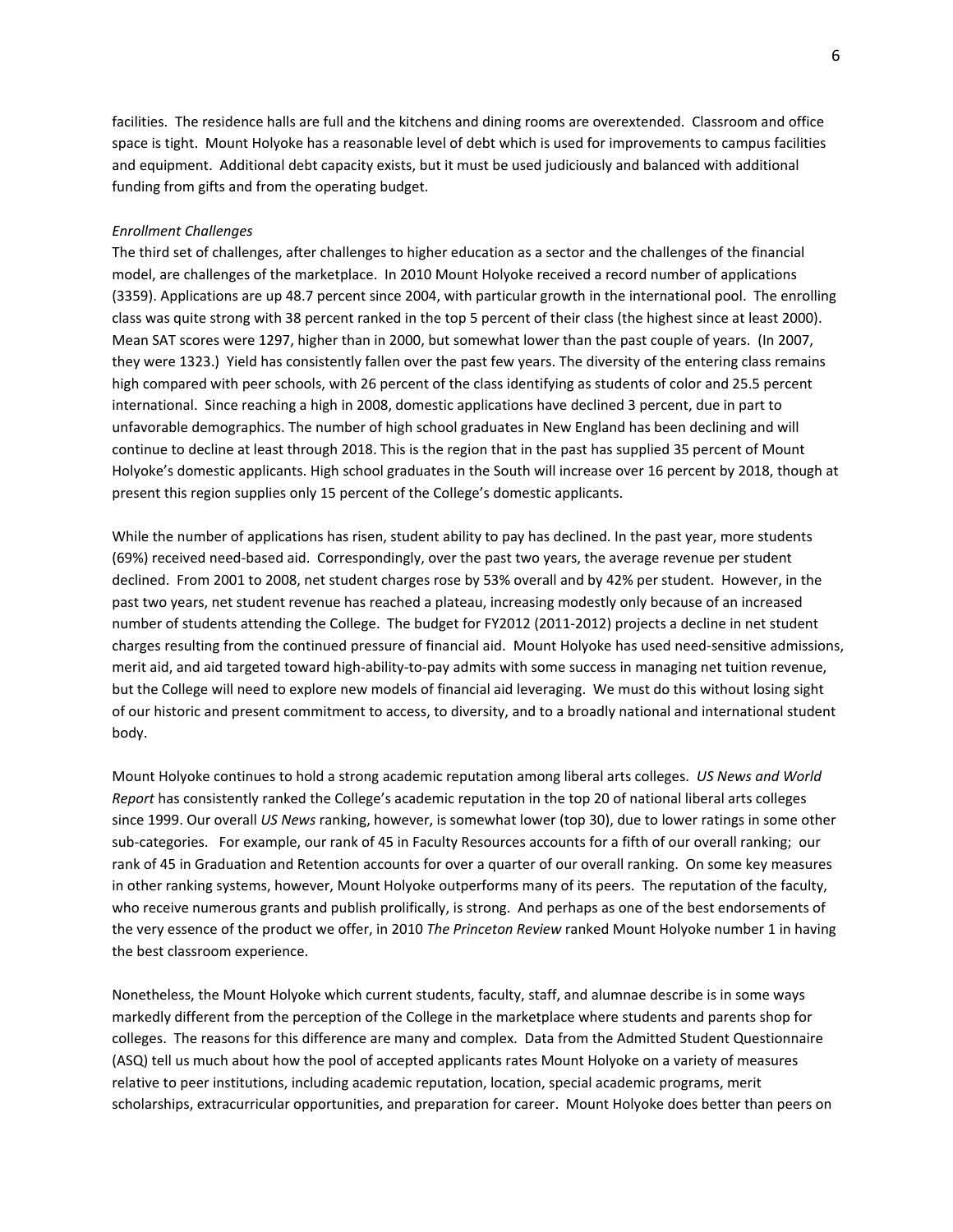some measures and less well on others, just as Mount Holyoke wins cross-admits against some schools and loses cross‐admits to others. Because the reasons are complex, the College needs to explore the aspects of Mount Holyoke that attract or discourage potential students, and design steps to improve our attractiveness to the students we seek.

### *Community Challenges*

Finally, the College faces challenges of community and culture. We have entered austere times. Austerity can tear at the fabric of community, or it can help a community find renewed common purpose. We must remain on the latter path, reinforcing our shared commitment to a diverse and inclusive community of faculty, staff, and students living and learning together in a spirit of openness, understanding across differences, integrity, high standards, high expectations, and mutual respect. These and other values might productively be re-examined and reaffirmed by the campus community as a whole. In particular, we emphasize that our community is made up of several constituencies, each essential to the College's success. Students and faculty are of course the focus of the educational enterprise, but education carries on—and is supported—in many other quadrants of the institution. Staff are as stretched by their workload as faculty, and every bit as committed to the development of our students and the life of the College. Our nearly 35,000 living alumnae are the embodiment of the education we provide. They have an acute sense of how the College prepared them for the various paths they have taken since graduating. And they join those on campus in wanting Mount Holyoke to attract talented students, retain outstanding faculty, maintain academic excellence, ensure financial stability, enhance brand and rankings, reinforce our commitment to access, sustain a focus on women's education, and promote lifelong learning. The Five Colleges are a critical element of Mount Holyoke's identity, attractiveness, and future, as are partnerships in the local and regional community.

## **V. STRATEGIC GOALS**

These challenges led the Strategic Planning Committee to focus on three overlapping areas of need—education, resources, community—and to suggest (in its February *Progress Report*) a set of strategic directions for the next five years.

### EDUCATION

- Articulate, develop, and deliver a notion of liberal education that connects classroom to career, giving students the skills they need for purposeful and successful engagement with the world.
- Support and enhance faculty excellence in teaching, scholarship, mentoring, and advising.
- Articulate learning goals and measurable outcomes, and develop a culture of ongoing assessment for internal improvement as well as external reporting.
- **Ensure that students admitted to the College will have the support to achieve those outcomes.**

### **RESOURCES**

- **Develop a sustainable financial model that enables Mount Holyoke to achieve its short term and long** term goals.
- Articulate, create, and claim a distinctive position in the landscape of higher education in order to improve reputation, recruitment, and retention.
- Analyze the possibility of serving expanded populations of students.
- Keep a Mount Holyoke education accessible to qualified students from all socioeconomic backgrounds.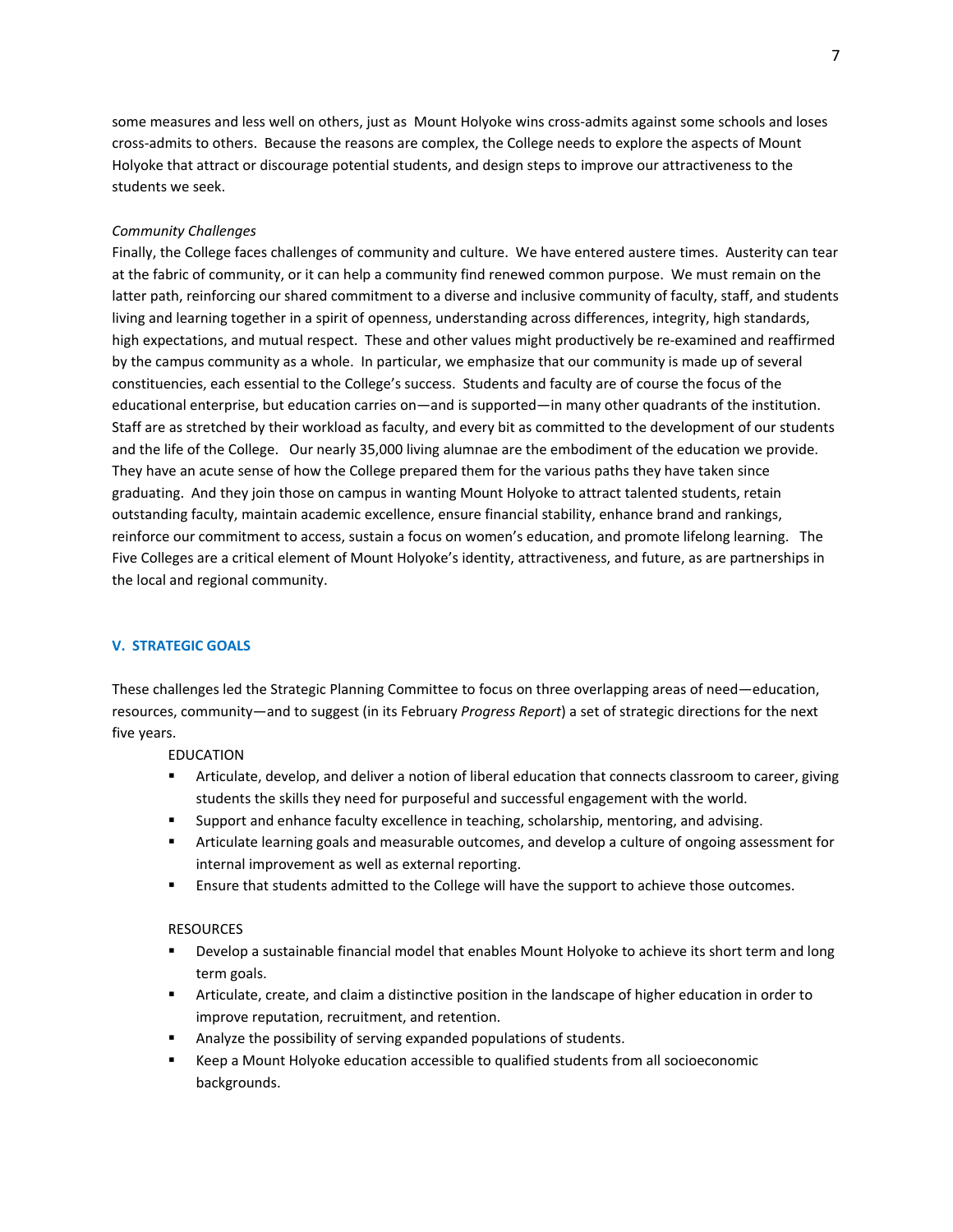COMMUNITY

- Ensure that Mount Holyoke's policies and campus climate are inclusive and will attract and retain the best faculty, staff, and students.
- **Embed the principles of environmental stewardship and sustainability throughout the campus.**

From the three overlapping areas of need—education, resources, community—the Strategic Planning Committee developed (in its April *Draft Goals*) three strategic goals for Mount Holyoke's near‐term future:

- **GOAL ONE Mount Holyoke College will demonstrate a deep and abiding commitment to a liberal education grounded in the arts and sciences which prepares the next generation of women leaders for life, profession, and service through purposeful engagement with the world.**
- **GOAL TWO Mount Holyoke College will develop and begin to implement a financial model that is sustainable and achieves the College's goals while continuing to produce a balanced annual operating budget.**
- **GOAL THREE Mount Holyoke College will ensure that its policies, practices, and campus culture support the mission and values of the College, and are innovative, responsive to challenge and change, and continuously assessed and improved.**

The Planning Committee proposed under each of these large goals a number of sub‐goals and objectives. The Committee focused especially, though, on four areas cutting across all three goals; these areas have emerged in community as well as Planning Committee discussions as high priorities for immediate, even urgent, attention. These are the areas in which some form of renewal, re-conception, re-emphasis, or change is most likely to lead most effectively toward our goals. They are the focus of four Presidential Task Forces.

- 1. Curriculum to Career
- 2. New Markets
- 3. Core Academic Program
- 4. Admission and Retention

The first two are the primary strategic focal points identified in this year's planning work. Curriculum to Career is not a new concept—Nexus, Community‐Based Learning, and internships are approaches to it—but we need a more robust program, aggressively marketed, if we are to attract the students we seek, ensure that we are educating women to prosper in the 21st century, and better align the College's offerings with its mission of purposeful engagement in the world. New Markets include areas already under exploration by Complementary Program Development as well as graduate programs. Also under the New Markets umbrella is a study requested by the Faculty Planning and Budget Committee, and others, of the costs and benefits of opening the undergraduate degree to men. The Core Academic Program anchored in the liberal arts remains at the College's center but needs attention to its scope and structure. Key topics for that Task Force will include college learning goals, the shape and size of the faculty, and modes of delivery of the curriculum. Admission and Retention are shorthand terms for an array of enrollment matters including financial aid,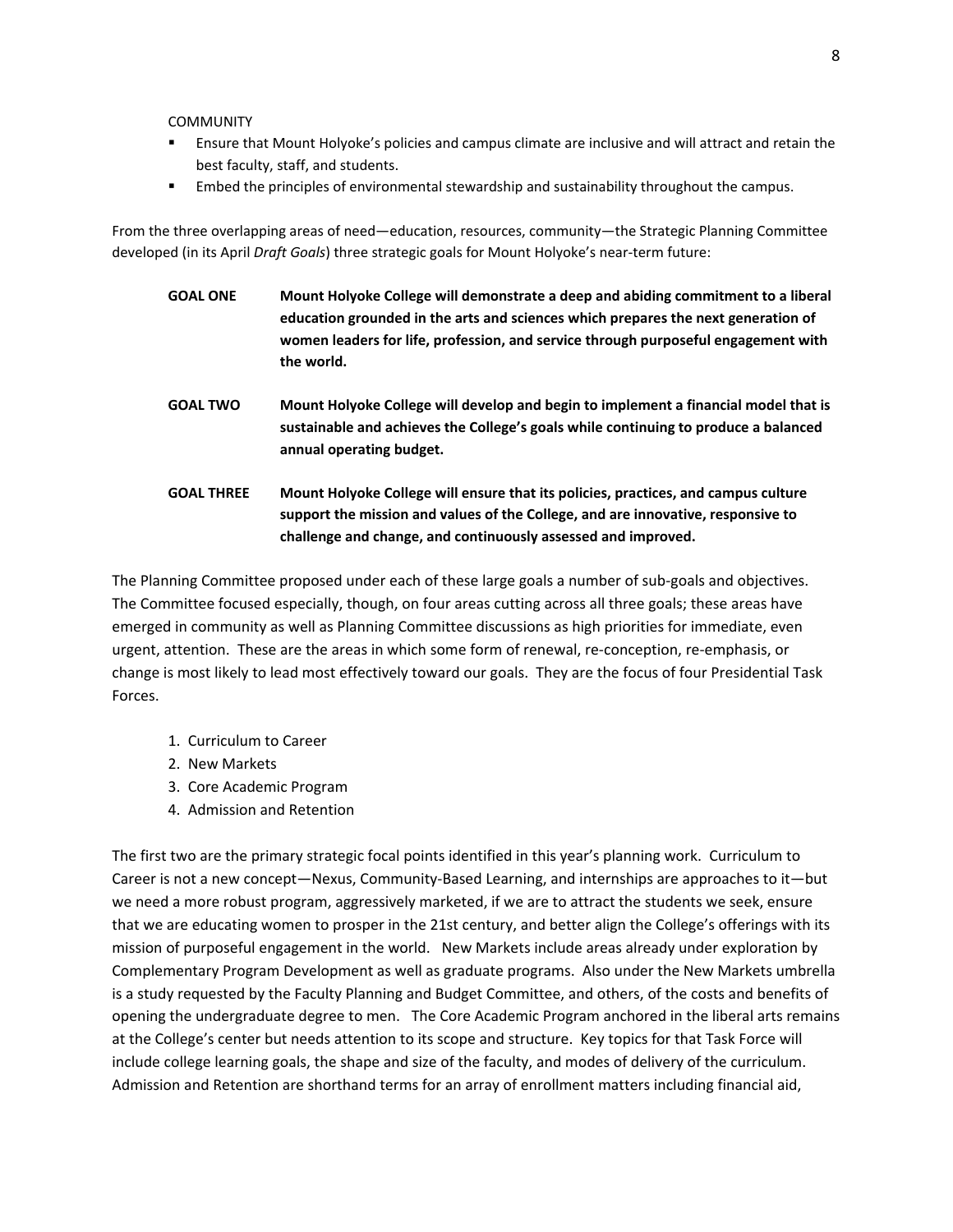tuition pricing, marketing, and programs in the first two years that foster students' connections with the College.

Each of the four Presidential Task Forces is charged with developing recommendations for bold yet realistic change through review of current practice at Mount Holyoke and best practices elsewhere, and through creative and focused exploration of steps that will improve the College's situation both in the pressing short term and for a sustainable longer term. More specifically, each Task Force will be expected to approach its work through the lens of the three goals plus several other filters including integration of technology, Five College collaborations, best practices, the future of higher education, marketing, impact on staffing, and building on the College's strengths. The Planning Committee (or designates) will look at financial dimensions of evolving recommendations to ensure progress toward Goal Two. Task Forces will report to the Planning Committee and President.

Task Force recommendations will be reviewed by committees and other standing entities where appropriate. The Strategic Planning Committee discussed the relation between the Task Forces and faculty committees, and considered simply charging existing committees with this work. But the assignments of the Task Forces do not line up with the charges of committees, and the timeline requires some summer work and would preclude any other committee work getting done. The Task Forces have focused charges and must work across the normal structures of the College. The announcement of the Task Forces went to six planningrelated faculty committees before going out to the community, along with a cover note explaining the SPC's thinking and expressing the SPC's eagerness to involve faculty members from the committees on the task forces.

### **VI. STRATEGIC TURNS: CURRICULUM TO CAREER AND NEW MARKETS**

As noted, Curriculum to Career is a concept that already has considerable traction at Mount Holyoke, particularly among growing numbers of students. There is also a widening national conversation about what some call "applied liberal arts," others call "liberal arts plus," and the Mellon Foundation calls "the vocational turn." Nearly three quarters of prospective students rank preparation for the world of work very high on their list of reasons for applying to a given college. In a 2011 survey of our own non-applying inquirers those who ask for information about Mount Holyoke but do not then apply for admission—fully 90% indicated that "a focus on linking curriculum to future career paths" was either very important (54%) or somewhat important (36%) in determining where they applied to college. The essential strategic priority for the immediate future must be a freshly conceived, fully developed, appropriately supported, and aggressively marketed program that bridges a core foundational education in the liberal arts and sciences with deliberate, intentional, and practical preparation for success after graduation. Such a program is essential to attracting and retaining the students we seek, educating them to prosper in the 21st century, and aligning the College's offerings—both curricular and co‐curricular—with its mission of purposeful engagement in the world.

This expansion of purpose would entail better coordination and links between the curriculum and work‐ related skills and experience; improved contacts to offer high‐quality internship experiences; strengthened connections with alumnae, who continue to be interested and involved in the direction of the College and who are ready to partner with faculty to provide connections to experiential learning for students;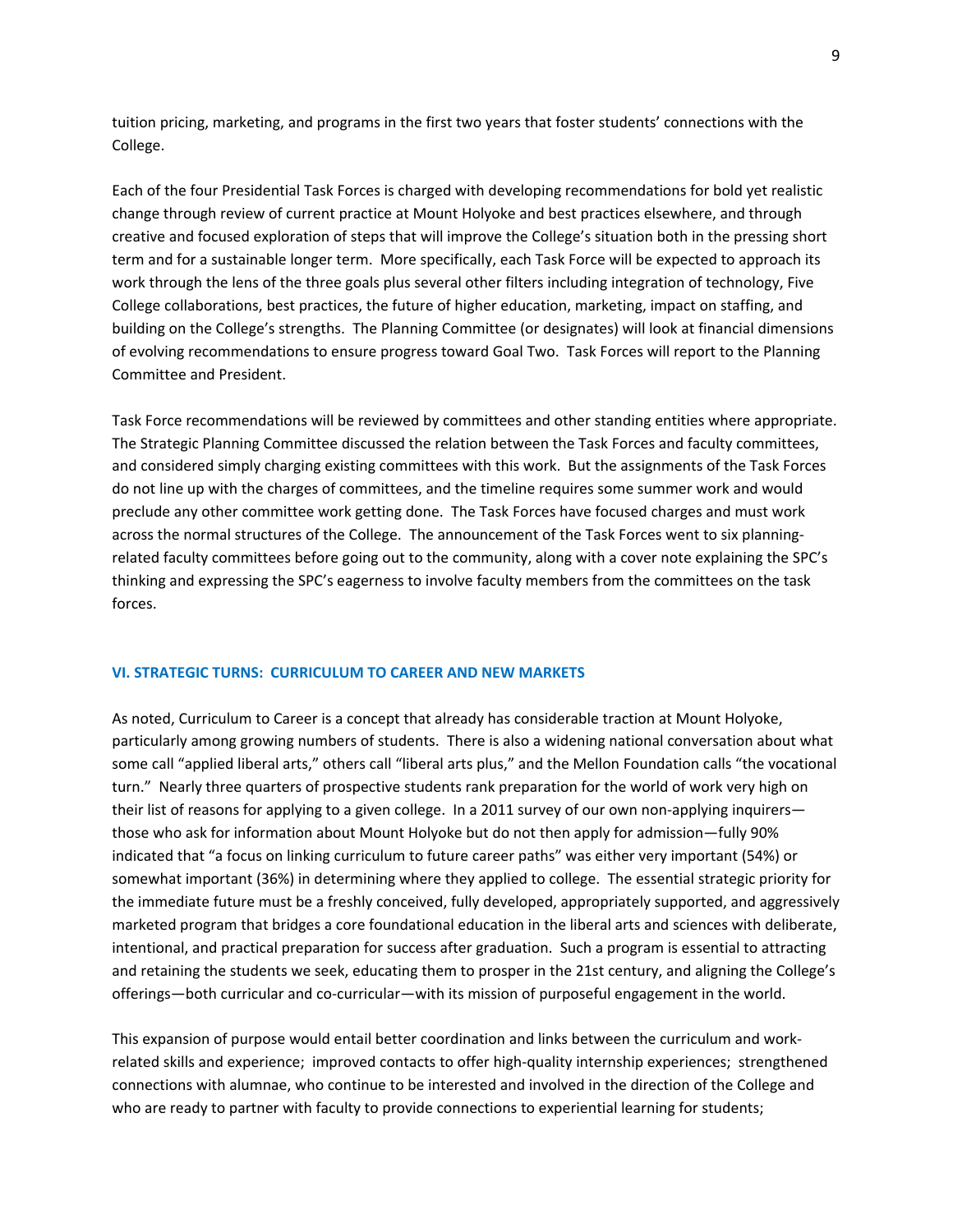coursework, majors, programs, internships, and learning experiences that are more flexible, more responsive and adaptable, and more aware of the world beyond the campus; a deeper appreciation of the current world into which our students will graduate, including conditions and expectations of the workplace; seizing the opportunity to compete successfully in a climate of increasing globalization of education and careers; and exploring ways to enhance existing—and to add new—degree and certificate programs whether in partnership with other institutions or on our own.

We also need to rethink and expand the undergraduate population we currently serve. Here again, we have made such expansions in the not-distant past, by first welcoming and then actively seeking Frances Perkins students, international students, and students from the fullest possible range of socioeconomic backgrounds. With few exceptions, however, we have remained focused on undergraduate liberal arts education for women. Serving new categories of students in new ways has been under discussion for some time, and the College has taken some small steps in that direction by adding a post‐baccalaureate certificate in pre‐medical studies and by exploring opportunities in executive education. Complementary Program Development has stepped this activity up by many notches, and has explicitly tied its mission to enhancing the undergraduate core:

Complementary Program Development Statement of Mission and Values: Undergraduate liberal arts education for women is at the center of Mount Holyoke's sense of purpose and intellectual life. CPD is dedicated to supporting and sustaining this fundamental mission. Building around the undergraduate core and complementing it, CPD dedicates itself to raising new sources of revenue to support the College's mission through a variety of supplemental programs reflective of Mount Holyoke's standards and values. In this manner, CPD will act as an instrument for establishing new and productive relationships and partnerships, for adding to the rich intellectual life of the College, for expanding Mount Holyoke's good reputation to a wider audience, and for providing new and complementary pathways for individuals to realize their educational goals.

The Strategic Planning Committee applauds and supports the work of CPD, and does not seek to intrude upon or reshape its mandate. The SPC does, though, want to pursue a broader sense of potential new markets for Mount Holyoke: graduate programs, non-traditional students, collaborative programs with alumnae, on-line, hybrid (on-line and in-class mixed), or off-campus offerings.

New graduate degree programs are required to be non-discriminatory as to gender. We should also evaluate, as we have done from time to time in the past, the pros and cons of admitting men to the undergraduate degree. This will require a dispassionate review of the experiences of other schools, mindful that each transition from single‐sex to co‐education is *sui generis*, as well as careful analysis of the likely costs and benefits (in every sense of those words) over both the short and longer term of such a significant and irrevocable change. Outside consulting assistance will likely be necessary.

In sum, Mount Holyoke's full strategic attention must be directed at ensuring that the undergraduate program attracts, retains, and produces students who are prepared for success in the twenty‐first century world, and at broadening the College's scope to serve additional revenue-generating populations of students who can benefit either from existing offerings or from new offerings that are consistent with our core mission and values.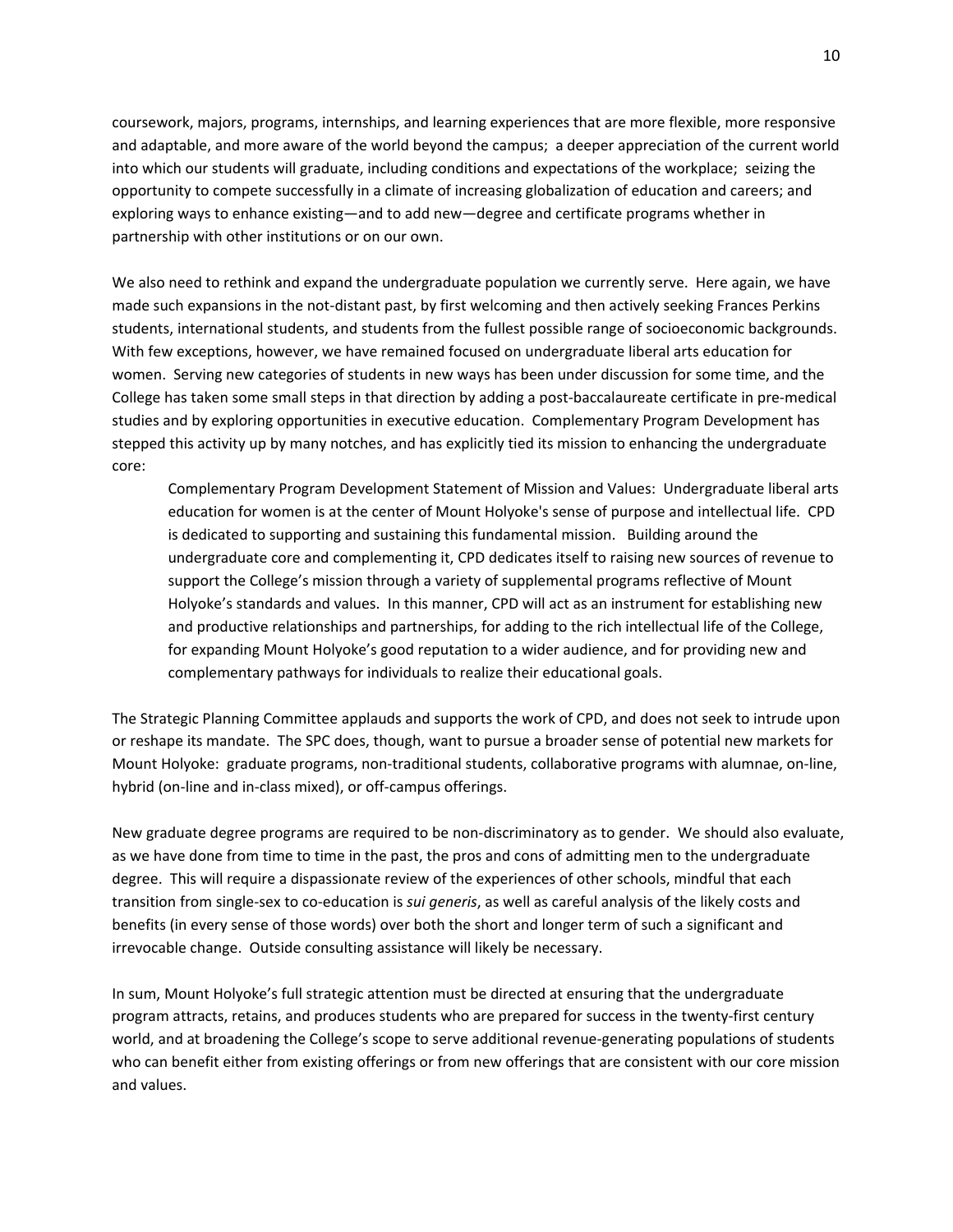# **VII. GOALS AND TASK FORCES**

## **GOAL ONE**

Mount Holyoke College will demonstrate a deep and abiding commitment to a liberal education grounded in the arts and sciences which prepares the next generation of women leaders for life, profession, and service through **purposeful engagement with the world.**

| <b>GOAL ONE</b>                                                                                                                                      | <b>TASK FORCE</b><br>OR PLANNING COMM |  |  |
|------------------------------------------------------------------------------------------------------------------------------------------------------|---------------------------------------|--|--|
| <b>CURRICULUM</b>                                                                                                                                    |                                       |  |  |
| C1. Identify and articulate College-wide learning goals in the context of Goal One.                                                                  | <b>ACADEMIC CORE</b>                  |  |  |
| C2. Review and evaluate the current curriculum including requirements in the context of Goal                                                         | <b>ACADEMIC CORE</b>                  |  |  |
| One.                                                                                                                                                 |                                       |  |  |
| C3. Establish a curriculum consistent with the identified learning goals.                                                                            | <b>ACADEMIC CORE</b>                  |  |  |
| C4. Respond to the charge from NEASC (2008) to develop and implement appropriate measures                                                            | PLANNING COMM                         |  |  |
| of student success in the major.                                                                                                                     |                                       |  |  |
| C4.1 Define (or review and revise) goals and competencies for each major.                                                                            | <b>ACADEMIC CORE</b>                  |  |  |
| C4.2. Develop an assessment plan to measure achievement of goals and competencies.                                                                   | PLANNING COMM/                        |  |  |
|                                                                                                                                                      | CURRICULUM-TO-                        |  |  |
|                                                                                                                                                      | CAREER (C2C)                          |  |  |
| C4.3. Use results of assessment to make continuous improvements.                                                                                     | ALL                                   |  |  |
| C5. Work across divisions, departments, programs, and centers to support curricular and co-                                                          | C2C/PLANNING COMM                     |  |  |
| curricular objectives.                                                                                                                               |                                       |  |  |
| C5.1. Enhance curricular and co-curricular initiatives that draw upon our strengths as an                                                            | C2C                                   |  |  |
| international community.                                                                                                                             |                                       |  |  |
| C5.2 Enrich curricular offerings through more targeted collaborations with the Five                                                                  | <b>ACADEMIC CORE</b>                  |  |  |
| Colleges.<br>C5.3. Enhance curricular and co-curricular initiatives that connect students with alumnae.                                              |                                       |  |  |
| C6. Consider graduate programs, and ways of anchoring them appropriately in the structure of                                                         | C2C/ADMISSION<br><b>NEW MARKETS</b>   |  |  |
| the curriculum and the faculty.                                                                                                                      |                                       |  |  |
| <b>FACULTY</b>                                                                                                                                       |                                       |  |  |
| F1. Assess and make recommendations on the appropriate number of faculty and number of                                                               | <b>ACADEMIC</b>                       |  |  |
| students, and the appropriate categories of faculty, to meet the College's curricular priorities.                                                    | CORE/PLANNING                         |  |  |
|                                                                                                                                                      | COMM                                  |  |  |
| F2. Introduce a professional development program for faculty in teaching, learning, and                                                              | Dean of Faculty                       |  |  |
| advising.                                                                                                                                            |                                       |  |  |
| F2.1 Launch a Teaching and Learning Project.                                                                                                         | Dean of Faculty                       |  |  |
| F2.2 Provide learning opportunities and support to faculty in teaching and advising                                                                  | C2C/ADMISSION                         |  |  |
| students from diverse backgrounds (including racial-ethnic, class, and learning                                                                      |                                       |  |  |
| backgrounds).                                                                                                                                        |                                       |  |  |
| F2.3 Develop a comprehensive mentoring program for new faculty members.                                                                              | Dean of Faculty                       |  |  |
| F2.4 Support familiarity with and use of emerging teaching, learning, and classroom                                                                  | Dean of Faculty, LITS                 |  |  |
| technologies.                                                                                                                                        |                                       |  |  |
| F3. Create an infrastructure that supports faculty research, scholarship, and artistic production,                                                   | Dean of Faculty                       |  |  |
| and that increases Mount Holyoke's success in obtaining external funding.                                                                            |                                       |  |  |
| F3.1 Create a research office.                                                                                                                       | Dean of Faculty                       |  |  |
| F4. Evaluate faculty workload in the context of our identity as a research college, including                                                        | <b>ACADEMIC CORE</b>                  |  |  |
| teaching, advising, supervising independent work and student research, committee service, and<br>chairing and other administrative responsibilities. |                                       |  |  |
|                                                                                                                                                      |                                       |  |  |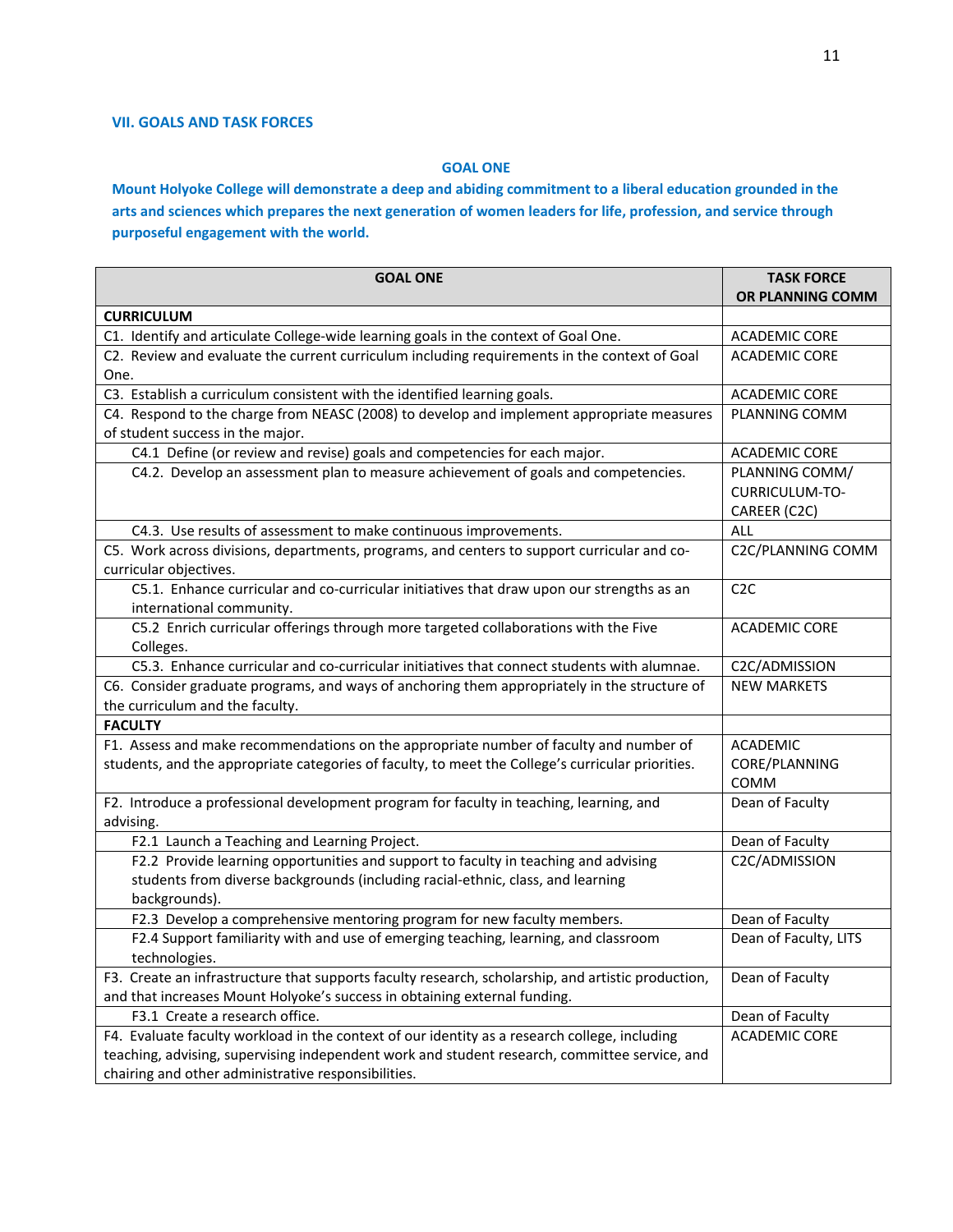| <b>GOAL ONE</b>                                                                                 | <b>TASK FORCE</b><br><b>OR PLANNING COMM</b> |  |  |
|-------------------------------------------------------------------------------------------------|----------------------------------------------|--|--|
| F5. Ensure that division, department, and program structures, both disciplinary and             | PLANNING COMM/C2C                            |  |  |
|                                                                                                 |                                              |  |  |
| interdisciplinary, support identified learning goals.                                           |                                              |  |  |
| F6. Review the existing faculty committee structure and implement changes as deemed             |                                              |  |  |
| appropriate.                                                                                    |                                              |  |  |
| F7. Develop a plan to maintain competitiveness with benchmark colleges in salaries, benefits,   | <b>ACADEMIC CORE</b>                         |  |  |
| and start-up packages, in the context of financial resources, in order to recruit and retain an |                                              |  |  |
| excellent and diverse faculty.                                                                  |                                              |  |  |
| <b>STUDENTS</b>                                                                                 |                                              |  |  |
| S1. Attract a talented and diverse student body committed to excellence in all aspects of their | <b>ADMISSION</b>                             |  |  |
| work and lives, and to making a difference in the lives of others.                              |                                              |  |  |
| S2. Ensure that students admitted to the College will have support structures to achieve Mount  | ADMISSION                                    |  |  |
| Holyoke's learning goals and outcomes.                                                          |                                              |  |  |
| S2.1 Assist faculty in improving academic advising, especially pre-major advising.              | ADMISSION/C2C                                |  |  |
| S3. Support the linkage of curriculum and co-curriculum to careers.                             | C2C                                          |  |  |
| S3.1 Integrate experiential learning into students' academic lives, through such programs       | C <sub>2</sub> C                             |  |  |
| as CBL, internships, Nexus, and alumnae mentors.                                                |                                              |  |  |
| S3.2 Adapt or develop where appropriate new curricula and partnerships that open pre-           | C <sub>2</sub> C                             |  |  |
| professional pathways built upon Mount Holyoke's liberal arts core.                             |                                              |  |  |
| S3.3 Strengthen career planning, preparation, and recruiting services for undergraduates        | C2C                                          |  |  |
| and alumnae.                                                                                    |                                              |  |  |
| S3.4 Consider new student employment models that enhance students' education and                | C <sub>2</sub> C                             |  |  |
| careers.                                                                                        |                                              |  |  |
| S3.5 Build student-alumnae connections linking curriculum to careers.                           | C <sub>2</sub> C                             |  |  |
| S4. Develop and implement a plan for retention and graduation that sets and achieves            | ADMISSION/PLANNING                           |  |  |
| institutional goals.                                                                            | <b>COMM</b>                                  |  |  |
| S4.1 Package for aid over a longer period.                                                      | ADMISSION                                    |  |  |
| S4.2 Foster engagement in student organizations and other co-curricular activities.             | C2C                                          |  |  |
| S4.3 Fund more internships.                                                                     | C <sub>2</sub> C                             |  |  |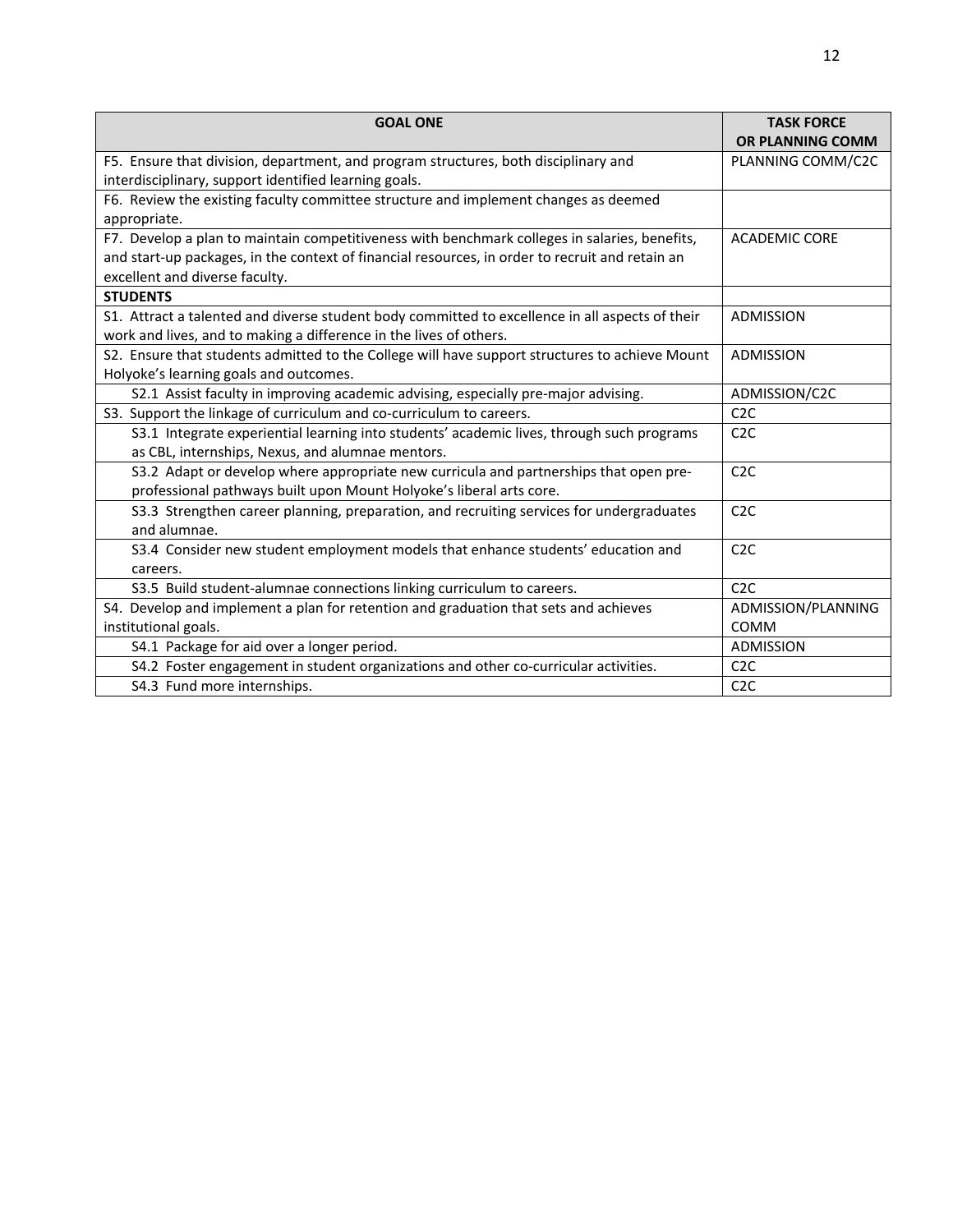# **GOAL TWO**

# Mount Holyoke College will develop and begin to implement a financial model that is sustainable and achieves **the College's goals while continuing to produce a balanced annual operating budget.**

| <b>GOAL TWO</b>                                                                                                                                                                                      | <b>TASK FORCE</b><br>OR PLANNING COMM |  |
|------------------------------------------------------------------------------------------------------------------------------------------------------------------------------------------------------|---------------------------------------|--|
| 1. Increase revenue from current sources.                                                                                                                                                            |                                       |  |
| 1.1 Complete current fund-raising campaign.                                                                                                                                                          |                                       |  |
| 1.2 Develop a plan for post-campaign fundraising that supports institutional<br>priorities, including budget relief.                                                                                 |                                       |  |
| 1.3 Increase annual fund giving by 4% annually and alumnae participation                                                                                                                             |                                       |  |
| percentages by 1% annually.                                                                                                                                                                          |                                       |  |
| 1.4 Evaluate the current tuition pricing and financial aid models and make changes<br>necessary to increase tuition revenue consistent with the College's mission and<br>goals.                      | ADMISSION                             |  |
| 1.4.1 Analyze financial model at various levels of tuition to understand the<br>circumstances under which lowering tuition might improve net tuition<br>revenues                                     | ADMISSION                             |  |
| 1.4.2 Evaluate the costs and benefits of gapping financial aid                                                                                                                                       | ADMISSION                             |  |
| 1.4.3 Review MHC loans, including loan levels, funding mechanisms, and<br>collectability.                                                                                                            | ADMISSION                             |  |
| 1.5 Continue efforts to grow the endowment through effective investing<br>strategies, adding unrestricted bequests to invested funds, and spending from<br>endowment at sustainable rates.           |                                       |  |
| 2. Seek new revenue sources.                                                                                                                                                                         | <b>NEW MARKETS</b>                    |  |
| 2.1 Fast track the Complementary Program Development initiative, focusing on<br>programs that have the greatest potential for significant, near-term net revenue<br>production.                      | <b>NEW MARKETS</b>                    |  |
| 2.2 Evaluate the opportunity to appeal to a broader student population by making<br>some alterations in the current curriculum and implementing those that have<br>promise.                          | C2C                                   |  |
| 2.3 Perform a comprehensive review of the likely costs and benefits of admitting<br>men to the B.A. program.                                                                                         | <b>NEW MARKETS</b>                    |  |
| 3. Identify and implement expense reductions.                                                                                                                                                        |                                       |  |
| 3.1 Focus on collaborations with the others in the Five Colleges that are likely to<br>yield significant cost savings or other efficiencies.                                                         |                                       |  |
| 3.2 Standardize and systematize processes and services on campus to significantly<br>reduce or eliminate exceptions and individualized support.                                                      |                                       |  |
| 3.3 Use technology to support more effective and efficient processes and data-<br>driven decision-making whenever it is cost effective or creates efficiencies.                                      | <b>LITS</b>                           |  |
| 3.4 Continue to seek opportunities for further consolidation of services and<br>restructuring both within and across divisions where it will increase cost<br>effectiveness and efficiencies.        |                                       |  |
| 3.5 Review current compensation and benefits plans and their embedded<br>assumptions.                                                                                                                | <b>ACADEMIC CORE</b>                  |  |
| 3.6 Evaluate opportunities to contract services, or to bring currently contracted<br>services in house, where the result is increased cost effectiveness or efficiencies.                            |                                       |  |
| 4. Provide adequate support from the operating budget to preserve and enhance the<br>College's physical and technological assets, reserving debt and gift funding for large<br>improvement projects. |                                       |  |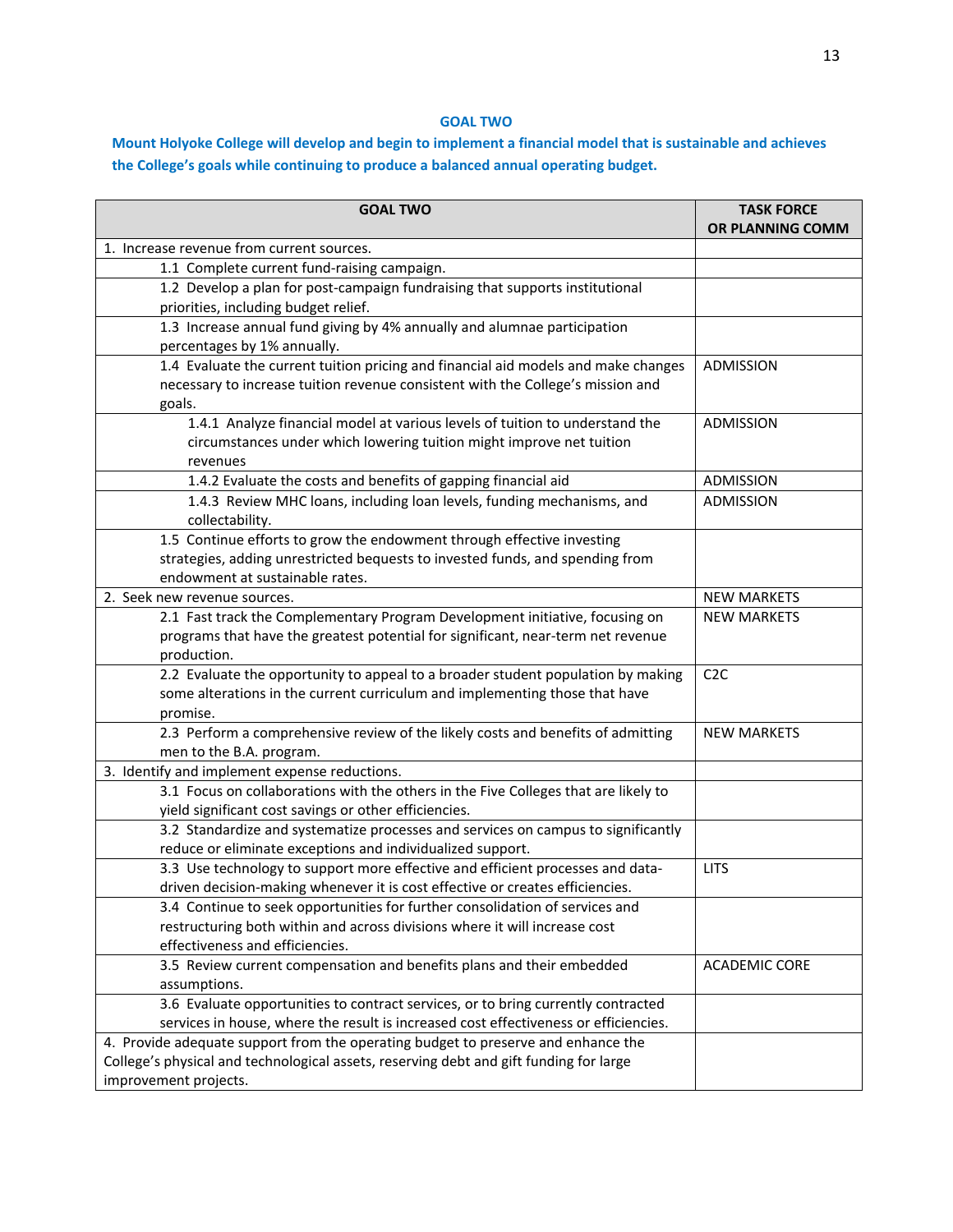| <b>GOAL TWO</b>                                                                        | <b>TASK FORCE</b><br><b>OR PLANNING COMM</b> |
|----------------------------------------------------------------------------------------|----------------------------------------------|
| 4.1 Over time, increase annual operating budget funding for facilities maintenance     |                                              |
| and modernization to 1.5% of insured value, and space renovation/program               |                                              |
| improvement to 0.5% of insured value.                                                  |                                              |
| 4.2 Fund technology reserves to the level of the existing five-year plan.              |                                              |
| 5. Provide additional funding within the budget to support the college's strategic and |                                              |
| emerging needs and to increase flexibility.                                            |                                              |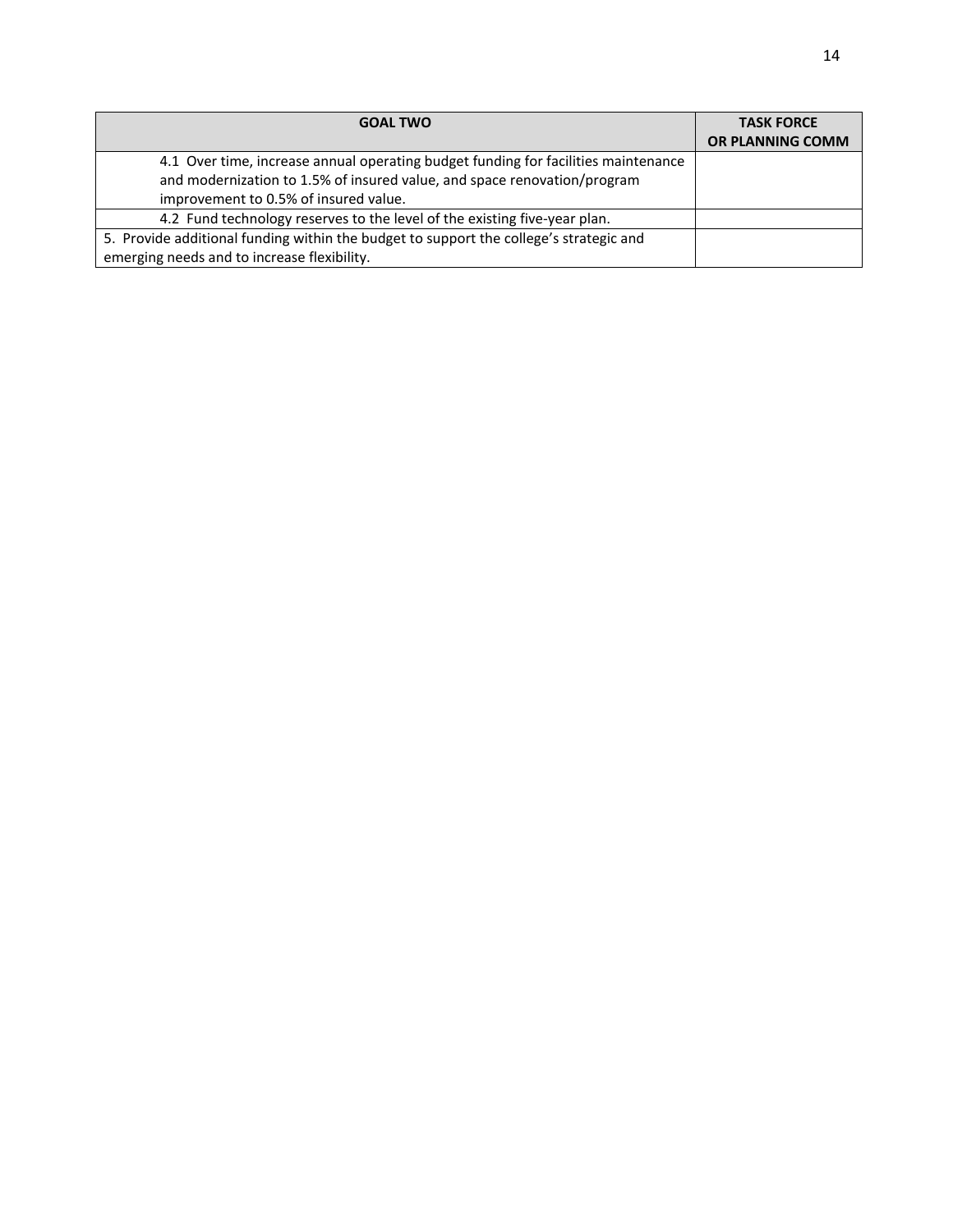## **GOAL THREE**

**Mount Holyoke College will ensure that its policies, practices, and campus culture support the mission and values of the College, and are innovative, responsive to challenge and change, and continuously assessed and improved.** 

| <b>GOAL THREE</b>                                                                            | <b>TASK FORCE</b><br>OR PLANNING COMM |  |  |
|----------------------------------------------------------------------------------------------|---------------------------------------|--|--|
| 1. Reinforce a shared commitment to a diverse and inclusive community of faculty,            | PLANNING COMM                         |  |  |
| students, and staff living and learning together in a spirit of openness, understanding, and |                                       |  |  |
| mutual respect.                                                                              |                                       |  |  |
| 1.1 Establish and achieve definitive increases in staff diversity.                           |                                       |  |  |
| 1.2 Develop a comprehensive and collective understanding of the meaning of diversity         |                                       |  |  |
| and inclusion that expands traditional categories of diversity (race and ethnicity,          |                                       |  |  |
| gender, sexual orientation) to include class and rank, disabilities, and first-generation    |                                       |  |  |
| students.                                                                                    |                                       |  |  |
| 1.2 Continue to offer opportunities for all members of the campus community to               |                                       |  |  |
| engage in supportive learning experiences where intercultural perspective-taking and         |                                       |  |  |
| effective communication are fostered, and where understanding across differences is          |                                       |  |  |
| explored and strengthened.                                                                   |                                       |  |  |
| 2. Continue to strengthen the College's environmental stewardship and its linkage to         | PLANNING COMM                         |  |  |
| environmental education and work to embed the principles and practices of environmental      |                                       |  |  |
| sustainability in campus operations.                                                         |                                       |  |  |
| 3. Create partnerships and collaborations with the local and regional communities.           | NEW MARKETS/C2C                       |  |  |
| 4. Create partnerships and collaborations with alumnae.                                      | NEW MARKETS/C2C                       |  |  |
| 5. Foster a campus culture that promotes the health and wellness of community members        | PLANNING COMM                         |  |  |
| and the community as a whole.                                                                |                                       |  |  |
| 6. Review recommendations of the Work-Life Commission and enact those consistent with        |                                       |  |  |
| institutional objectives and resources.                                                      |                                       |  |  |
| 7. Align administrative and service transactions with students with the academic mission of  | <b>ADMISSION</b>                      |  |  |
| the College.                                                                                 |                                       |  |  |
| 8. Simplify and make more accessible the delivery of resources and services to Mount         | PLANNING COMM                         |  |  |
| Holyoke users, including application of universal design principles, web self-service,       |                                       |  |  |
| heightened support for mobile applications and social media tools, support for more          |                                       |  |  |
| collaboration tools, and improved user interfaces.                                           |                                       |  |  |
| 9. Enhance the College's web presence and engagement of key audiences.                       | <b>ALL</b>                            |  |  |
| 10. Develop, showcase, and preserve unique MHC digital materials.                            |                                       |  |  |
| 11. Ensure that sufficient resources are available to allow staff to succeed and thrive in   |                                       |  |  |
| supporting the College's mission and goals.                                                  |                                       |  |  |
| 12. Establish an ongoing and rigorous system of institutional planning and research and      | PLANNING COMM                         |  |  |
| related assessment.                                                                          |                                       |  |  |
| 13. Develop, implement, and continuously monitor a five-year strategic plan with             | PLANNING COMM                         |  |  |
| widespread community involvement that integrates with financial planning and budgeting       |                                       |  |  |
| and with facilities planning.                                                                |                                       |  |  |
| 14. Further strengthen the rigor of regulatory compliance by providing additional focused    |                                       |  |  |
| attention and reinforcing the joint responsibility across the campus.                        |                                       |  |  |
| 15. Update and expand the current business continuity plan, and implement plan.              |                                       |  |  |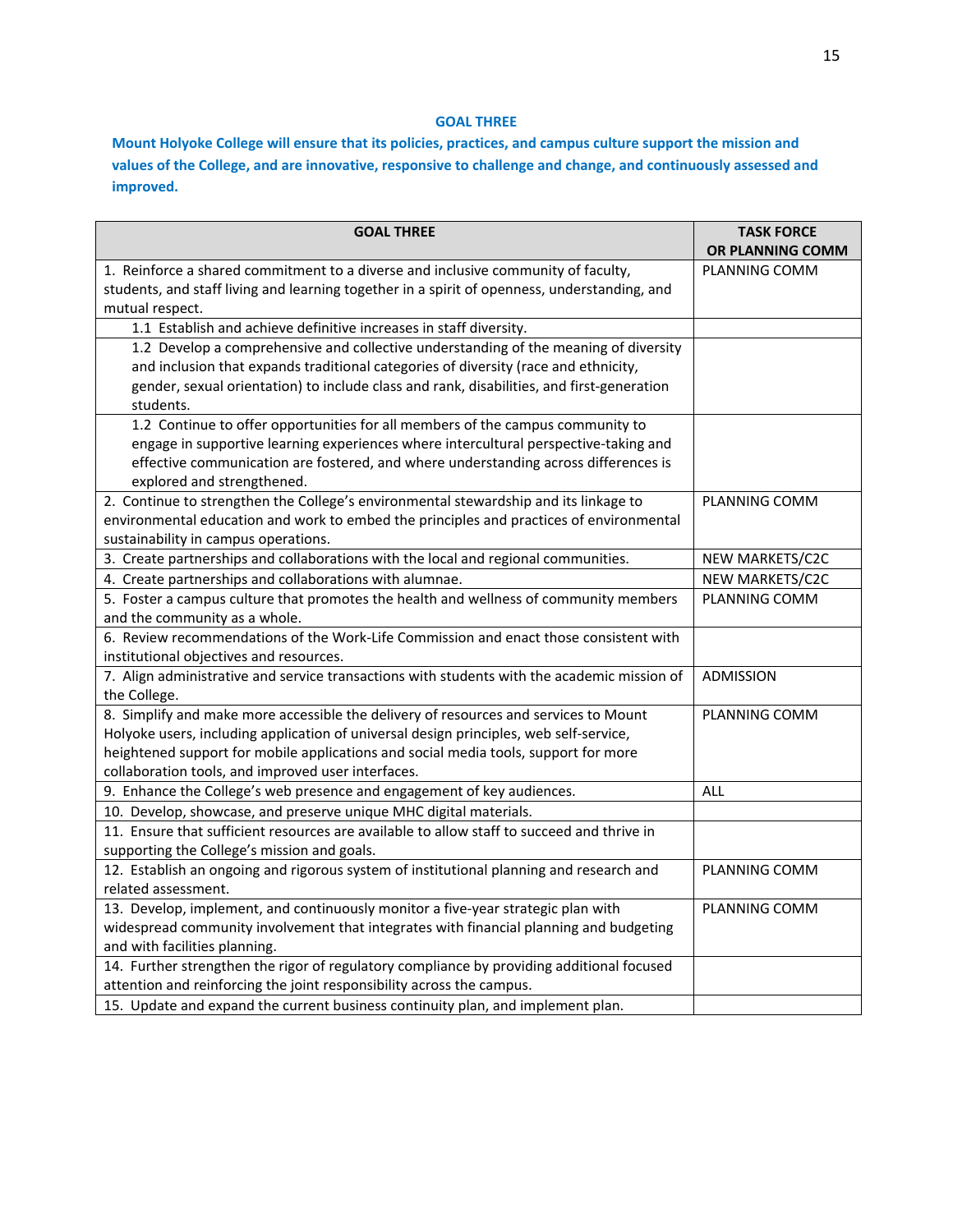# **Presidential Task Forces A Condensed Version of the SPC's Goals, Sorted by Task Force**

## **Curriculum to Career**

1. Support the linkage of curriculum and co-curriculum to careers.

- Integrate experiential learning into students' academic lives, through such programs as Community-Based Learning, internships, Nexus, and alumnae mentors.
- Adapt or develop where appropriate new curricula and partnerships that open pre-professional pathways built upon Mount Holyoke's liberal arts core.
- Strengthen career planning, preparation, and placement services for undergraduates and alumnae.
- **Consider new student employment models that enhance students' education and careers.**
- Draw on alumnae to build student‐alumnae connections linking curriculum to careers.
- Evaluate the college's role in helping students obtain internships.
- **Develop an assessment plan to measure achievement in curriculum to career.**
- **Proport Develop alterations in the current curriculum that give us the opportunity to appeal to a broader** student population.

## **New Markets**

- **Explore new graduate programs.**
- Follow work done by Complementary Program Development.
- Consider possibilities for non-traditional students.
- **EXECTE 20 FETA** Create partnerships and collaborations with local and regional communities.
- **Create partnerships and collaborations with alumnae.**
- Explore on-line educational opportunities.
- **Consider the advantages and disadvantages of admitting men to the undergraduate program.**

### **Academic Core**

1. Examine the role of faculty in the academic program and make recommendations about how to achieve budget reductions while maintaining academic excellence. There are a number of items to be considered.

- What are the appropriate number of students and faculty?
- How is the faculty to be divided between tenure-track and non-tenure-track?
- What is the appropriate compensation for faculty, keeping in mind recruitment, our peer institutions and the overall financial framework?
- What should be the teaching load for the faculty, both tenure track and non-tenure-track?
- What are the appropriate majors and minors to offer?
- Are there any cost savings to be achieved through changes in requirements?
- 2. Articulate college and department learning goals and assessment of outcomes.
	- **Coordinate our response to the NEASC review.**

### **Admission and Retention**

1. Evaluate the current tuition pricing and financial aid models and make changes necessary to increase tuition revenue consistent with the College's mission and goals.

- Evaluate the costs and benefits of gapping financial aid
- 2. Assist faculty in improving academic advising, especially pre-major advising.
- 3. Develop and implement a plan for retention and graduation that sets and achieves institutional goals.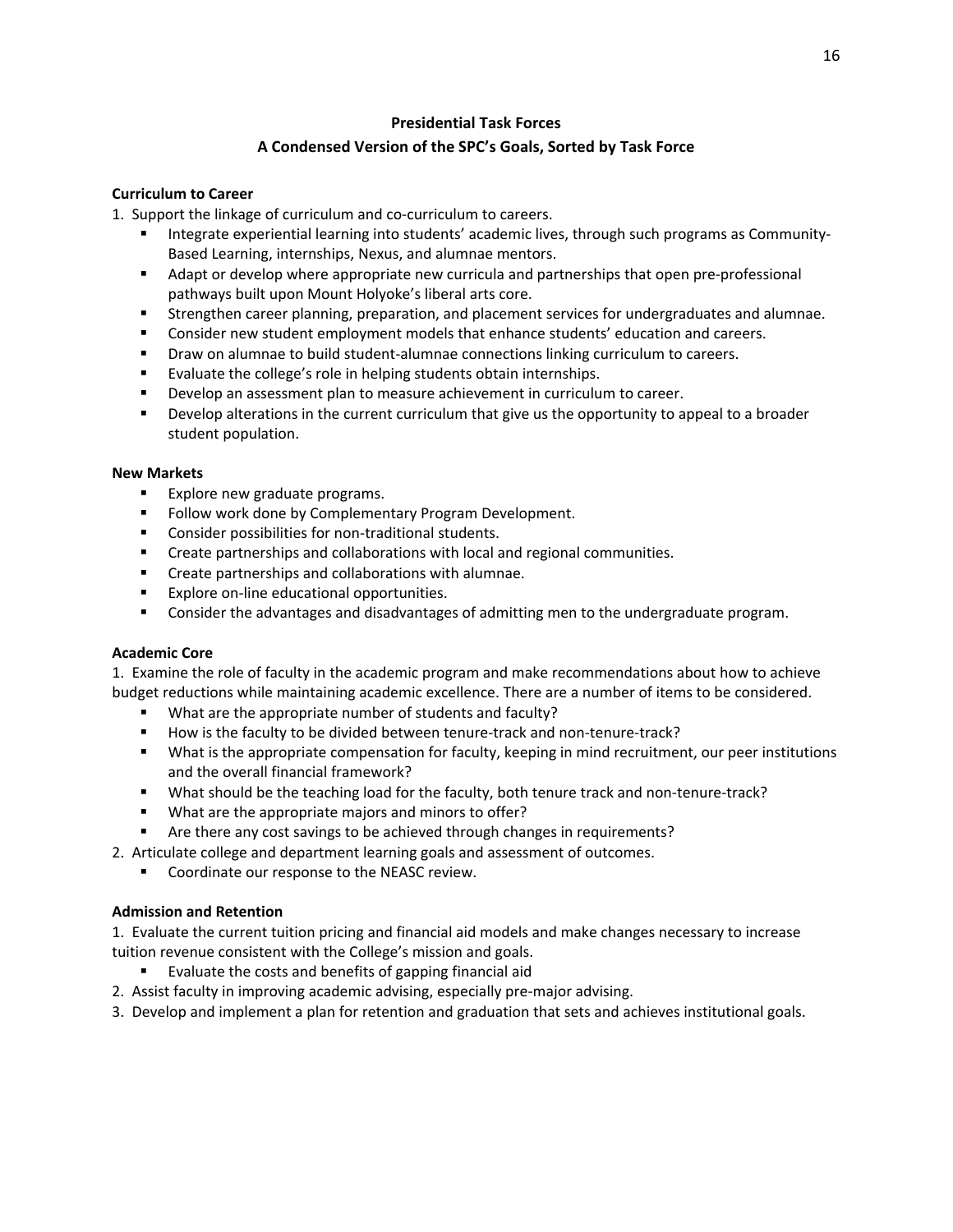# **Goals, Task Forces, Screens A Conceptual Framework**

|                         | <b>GOALS</b>        |                              |                             | <b>FILTERS OR SCREENS</b>       |                                      |                                |                                  |           |                       |                                          |
|-------------------------|---------------------|------------------------------|-----------------------------|---------------------------------|--------------------------------------|--------------------------------|----------------------------------|-----------|-----------------------|------------------------------------------|
|                         | Goal 1<br>Education | Goal 2<br>Financial<br>Model | Goal 3<br>Campus<br>Culture | Integration<br>of<br>technology | <b>Five College</b><br>collaboration | Best<br>practices<br>elsewhere | Future of<br>higher<br>education | Marketing | Impact on<br>staffing | <b>Building on</b><br>MHC's<br>strengths |
| Curriculum<br>to        |                     |                              |                             |                                 |                                      |                                |                                  |           |                       |                                          |
| <b>Career</b>           |                     |                              |                             |                                 |                                      |                                |                                  |           |                       |                                          |
| <b>New</b>              |                     |                              |                             |                                 |                                      |                                |                                  |           |                       |                                          |
| <b>Markets</b>          |                     |                              |                             |                                 |                                      |                                |                                  |           |                       |                                          |
|                         |                     |                              |                             |                                 |                                      |                                |                                  |           |                       |                                          |
| <b>Academic</b><br>Core |                     |                              |                             |                                 |                                      |                                |                                  |           |                       |                                          |
|                         |                     |                              |                             |                                 |                                      |                                |                                  |           |                       |                                          |
| Admission               |                     |                              |                             |                                 |                                      |                                |                                  |           |                       |                                          |
| and<br>Retention        |                     |                              |                             |                                 |                                      |                                |                                  |           |                       |                                          |
|                         |                     |                              |                             |                                 |                                      |                                |                                  |           |                       |                                          |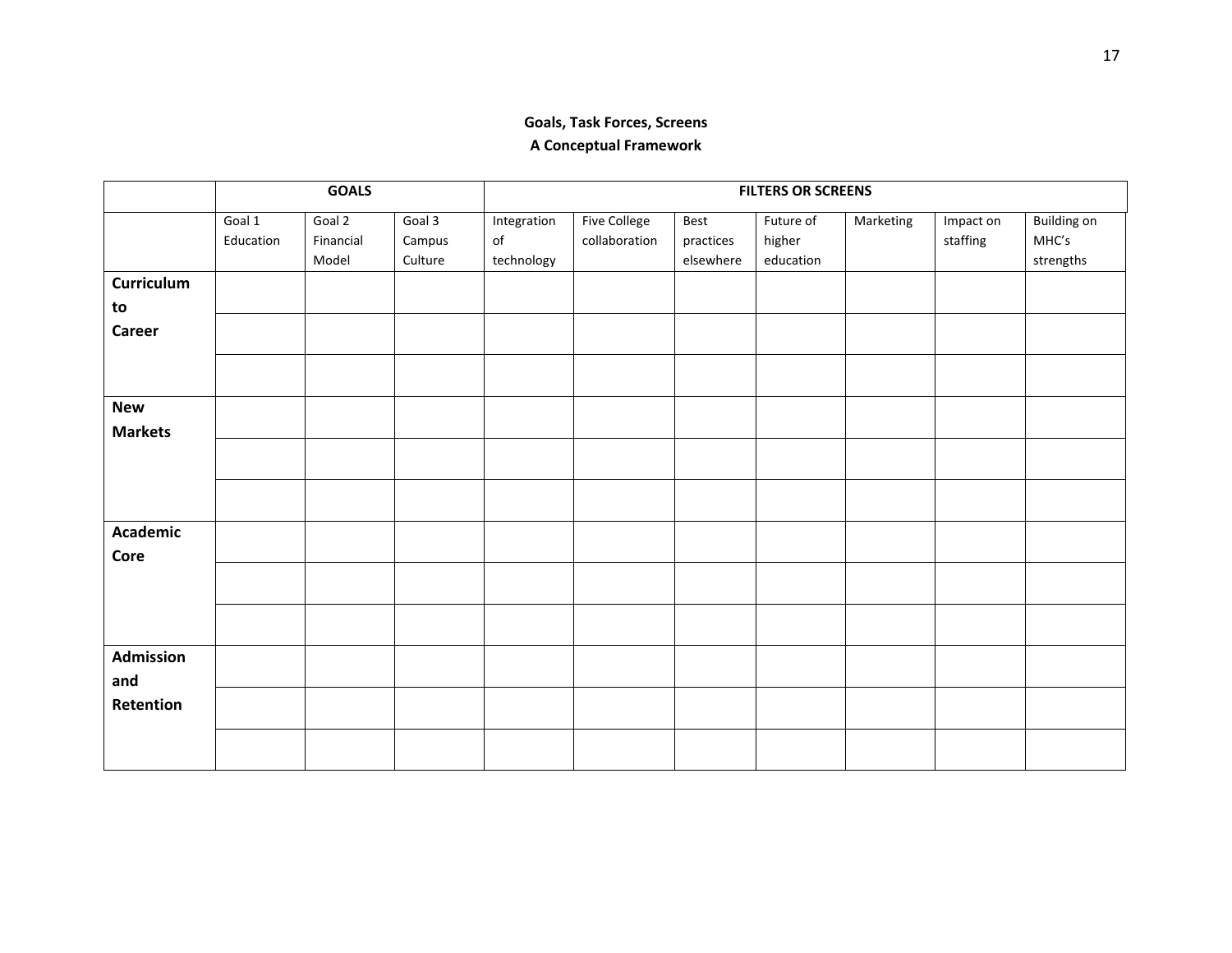## **VIII. PROCESS**

The sixteen members of the Strategic Planning Committee were:

Barbara Baumann '77, Trustee Alison Donta‐Venman, Director of Institutional Research John Grayson, Professor of Religion Steve Herman, Senior Advisor to the President Hannah Howard, Student, Class of 2012 Eileen Kraus '60, Alumnae Representative and Former Trustee Ruby Maddox‐Fisher, Senior Administrative Assistant, Center for the Environment Mary Jo Maydew, Vice President for Finance and Administration Donal O'Shea, Vice President for Academic Affairs and Dean of Faculty Paula Pierce '94, Director of the Equestrian Center Cynthia Reed '80, Trustee and President of the Alumnae Association Mike Robinson, Professor of Economics Jessica Sidman, Associate Professor of Mathematics Sally Sutherland, Senior Advisor to the President and Convener of the Committee Sarah Tulimat, Student, Class of 2013 Margaret Wolff '76, Trustee

The student members were selected by the Student Government Association. Staff members were nominated by the Staff Council and selected by the President. Faculty members were nominated by the three standing committees most directly tied to the planning process—the Academic Priorities Committee, the Faculty Conference Committee, and the Planning and Budget Committee—and then elected by the Faculty. Trustees were appointed by the Chair of the Board. Alumnae were appointed by the President. The President appointed the two Vice Presidents, as well as the three staff to the Committee (two Senior Advisers and the Director of Institutional Research).

The Committee met ten times between October and May for a total of 35 hours; subgroups of the Committee met at various points during the year to accomplish specific tasks. The log on the next page places the Committee's meetings in the fuller context of planning discussions throughout the year.

Beginning with its February 26 meeting, President Pasquerella joined and presided over the SPC's work. Beginning with the same meeting, the Chair of the Board, Mary Davis, also joined and helped shape the Committee's deliberations. In late March the SPC met with the Officers (the Vice Presidents, Senior Advisers, and Executive Director of Communications and Marketing), and in May the SPC met with the Task Force chairs and members.

The Committee's work was enormously helped by the many documents produced in recent years by the College, by consultants to the College, by other colleges, and by the sector of higher education nationally and globally. Some of the more important of these documents are posted on the Committee's web site: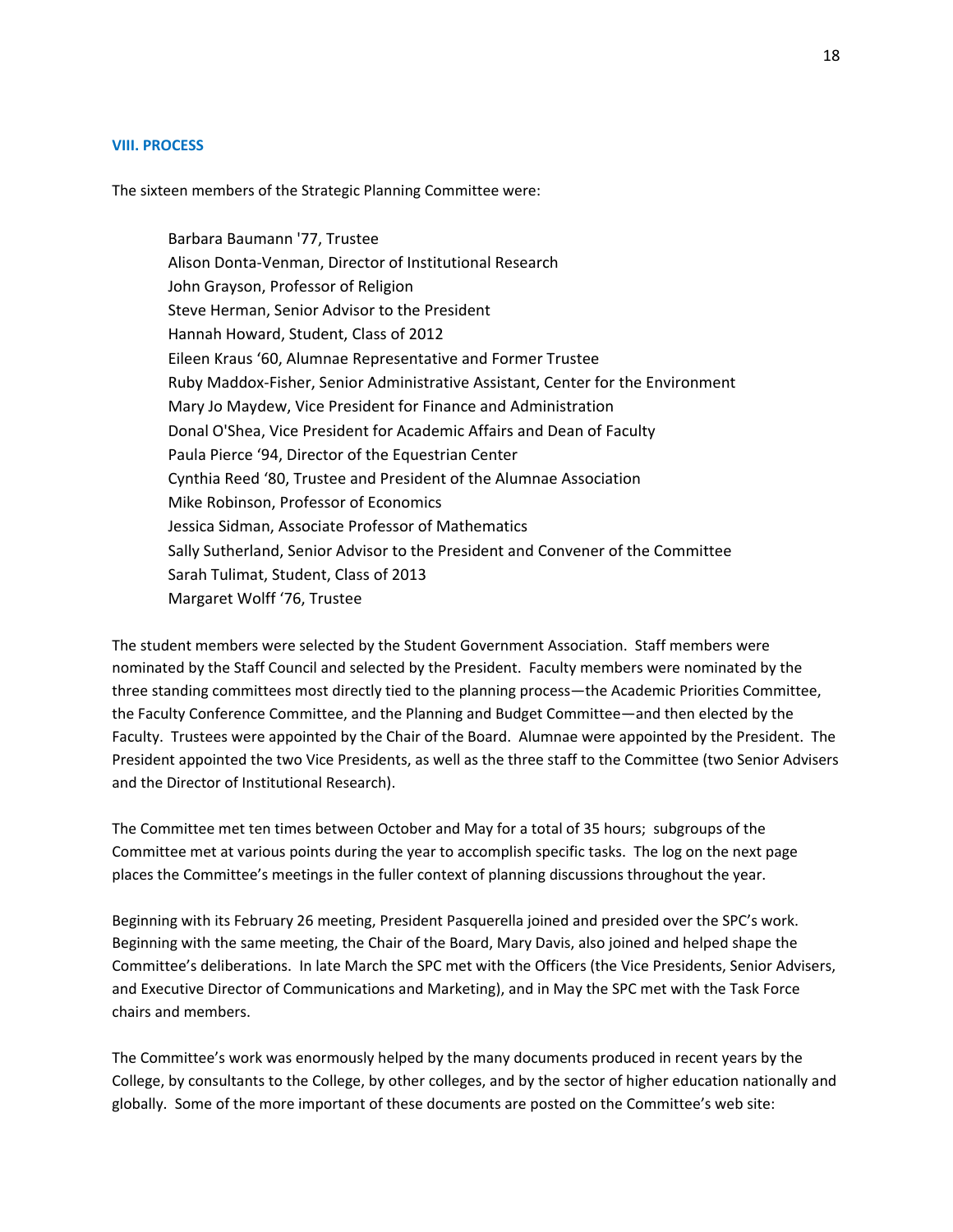http://www.mtholyoke.edu/iplanning/background reading.html. Other pages on that site have the SPC's earlier interim reports and the membership of the Task Forces.

The Strategic Planning Committee ends its year's work with a sense that we have accomplished much but that strategic planning is not finished. The College has three overarching institutional goals and a shared sense of its challenges, opportunities, and directions. But the specific steps to implement those goals and those directions—especially the strategic turns towards curriculum‐to‐career and new markets—remain to be fleshed out in the recommendations of the Task Forces and in the divisional plans of Vice Presidents. The work of planning is now carried forward by the Task Forces and Officers under the guidance of the President, the College Planning Committee (a smaller and permanent version of the SPC), and ultimately the Board of Trustees.

We conclude with thanks to members of the Mount Holyoke community on campus and off, for their engagement, their suggestions and feedback, their patience, and their abiding care for this great College's mission and future.